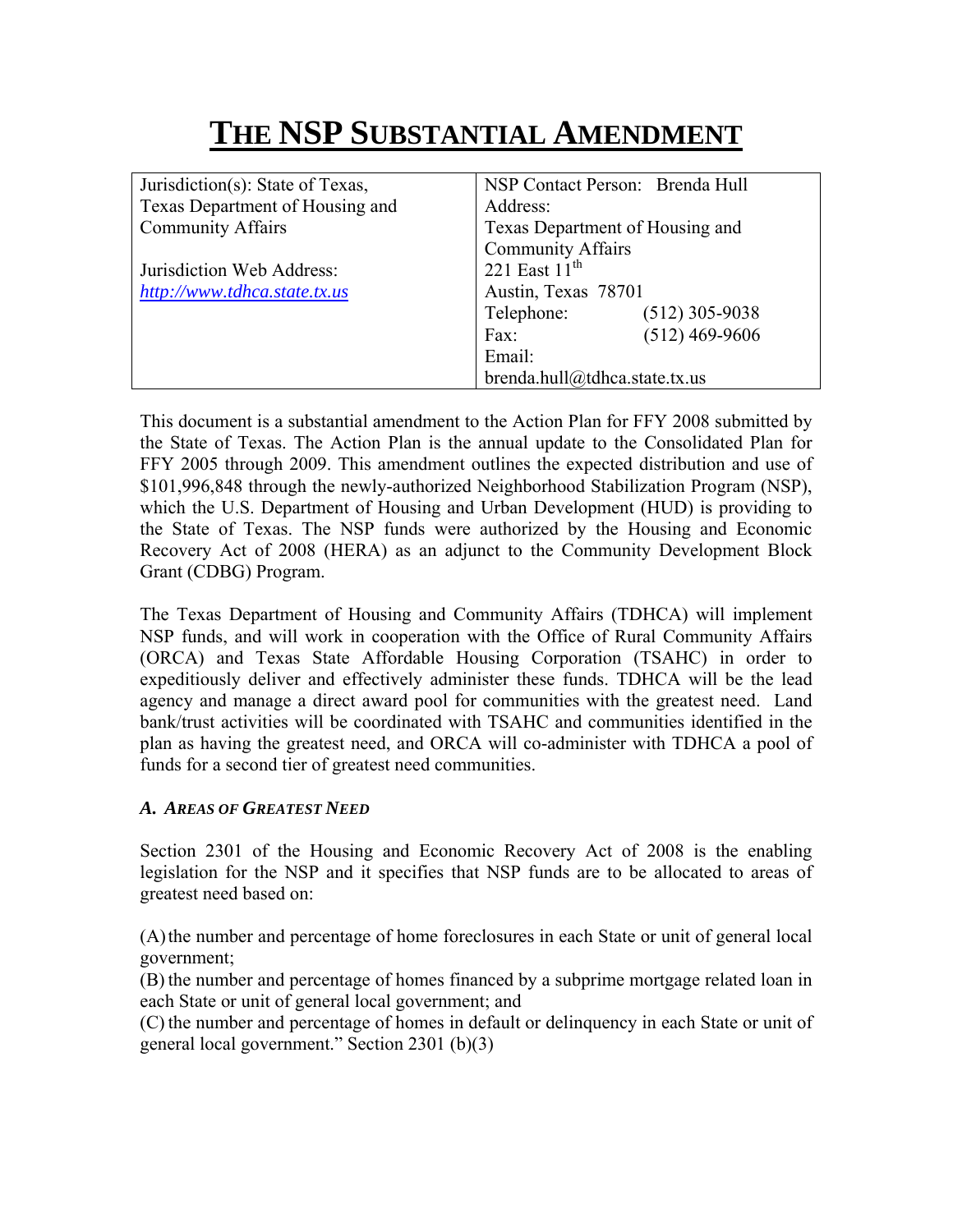Texas identified two tiers of counties with need. Counties with the greatest need are identified as "Direct Allocation" counties. Remaining counties with significant need are eligible to apply for a pool of NSP funds and are referred to as "Select Pool" counties.

Texas has used HUD's published methodology for its initial NSP allocations as a base for analysis of need within the State of Texas. However, the Texas NSP formula was developed with three deviations from HUD's methodology:

- 1) Revised weights for the need factors 60% for *Foreclosure*, 30% for *Subprime* loans, and 10% for *At-Risk* loans;
- 2) Grouping of loans 60 to 89 days delinquent with loans greater than 90 days delinquent into a single factor renamed *At-Risk*, and
- 3) Use of county to state comparisons due to the availability of most data at only the county level.



As stated by HUD, the highest weight is placed on foreclosures based on the emphasis the statute places on targeting foreclosed homes. However, the Texas methodology places a higher weight on subprime loans than the HUD methodology because of the unique Texas experience. As noted in an article on the Dallas Federal Reserve website, "[In Texas a] major contributing factor to the increase in foreclosures has been the expansion of the originations of subprime mortgages…"[1](#page-1-0) HUD's original formula has been less successful in predicting the areas of greatest need in Texas than in other states. Increasing the weight given to the key catalyst for foreclosure activity provides a better indicator of greatest need for the State.<sup>[2](#page-1-1)</sup> Vacancy rates as measured by  $\overline{90}$  day vacant addresses were

 $\overline{a}$ 

<span id="page-1-0"></span><sup>&</sup>lt;sup>1</sup> Dallas Federal Reserve. *Residential Foreclosures in Texas Depart from National Trend*. Online. Source: [http://www.dallasfed.org/ca/epersp/2008/2\\_2.cfm](http://www.dallasfed.org/ca/epersp/2008/2_2.cfm). Accessed: November 7, [2](http://www.dallasfed.org/ca/epersp/2008/2_2.cfm)008.

<span id="page-1-1"></span> $\frac{1}{2}$  Pearson correlation comparison of HUD's county foreclosure forecast to Equifax 90-day mortgage delinquency sample data indicates a correlation of only 0.428 for Texas. The LISC foreclosure data show a 0.994 correlation to their delinquency figures. The RealtyTrac Real Estate Owned (REO) counts show a 0.912 correlation to their delinquency figures (the sum of Notice of Default (NOD), Lis Penden (LIS), Notice of Trustee Sale (NTS) and Notice of Foreclosure Sale (NFS)).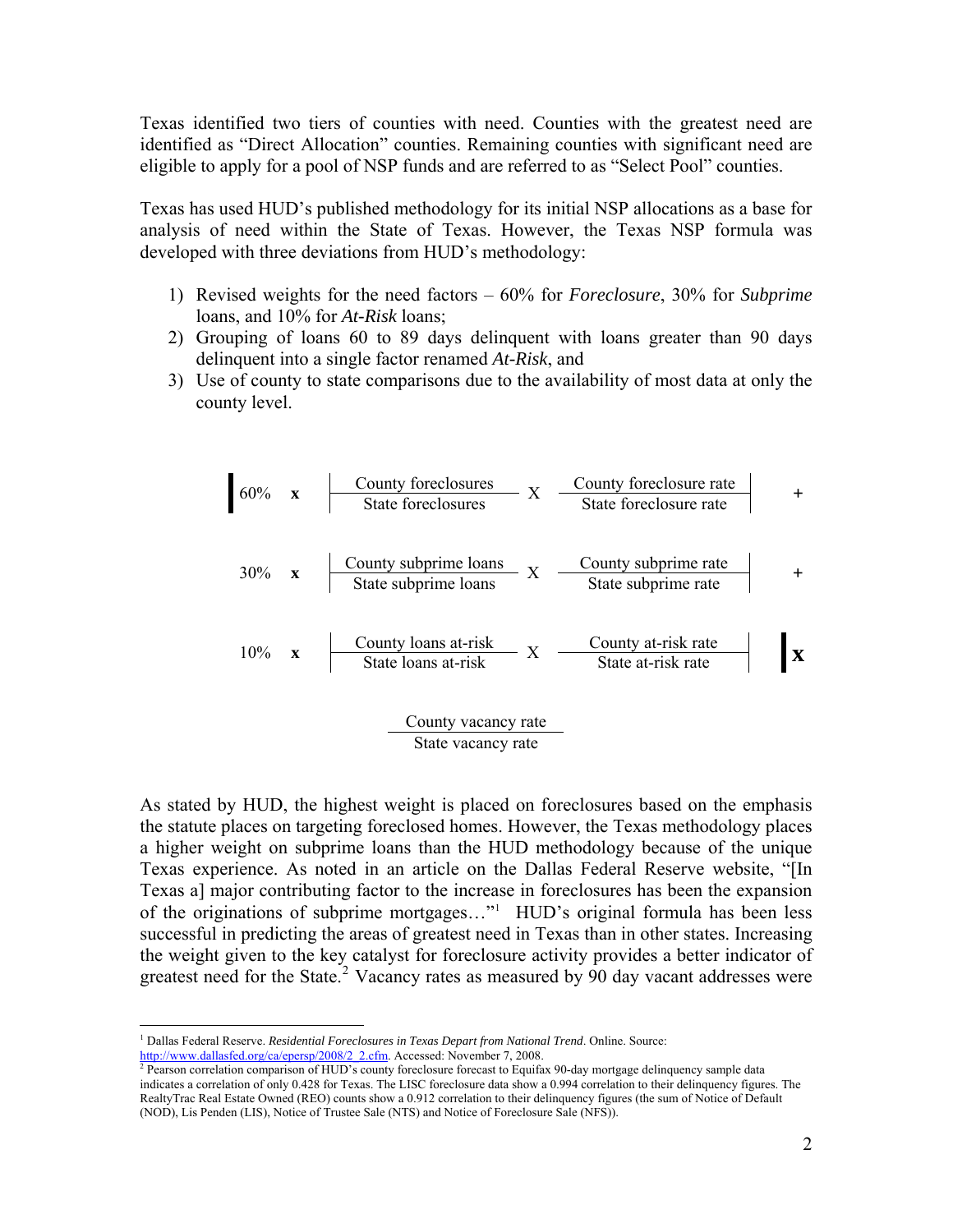used to account for areas most likely to need assistance with the problems associated with abandoned homes due to foreclosure.

The raw data utilized in HUD's methodology was updated to the most current data available from a variety of sources:

*Total Mortgages* used to calculate rates was provided by LISC Research and Assessment for counties that contain CDBG Entitlement Jurisdictions, while Home Mortgage Disclosure Act (HMDA) data for the period 2004 to 2007 available from the Federal Financial Institutions Examination Council (FFIEC) was used for the remaining counties.

*Foreclosures* data was provided by LISC Research and Assessment for counties that contain CDBG Entitlement Jurisdictions, while Real Estate Owned (REO) data for the 24 month period preceding August 2008 from RealtyTrac was used for the remaining counties.

*Subprime Loans* data was provided by LISC Research and Assessment for counties that contain CDBG Entitlement Jurisdictions, while the sum of all subprime loans originated prior to May 2008 from First American Loan Performance was used for the remaining counties.

*At-Risk* data was provided by LISC Research and Assessment for counties that contain CDBG Entitlement Jurisdictions, while the sum of Notice of Default (NOD), Lis Penden (LIS), Notice of Trustee Sale (NTS) and Notice of Foreclosure Sale (NFS) data for the 24 month period preceding August 2008 from RealtyTrac was used for the remaining counties.

*Vacancy* data was provided by LISC Research and Assessment for counties that contain CDBG Entitlement Jurisdictions and by the United States Postal Service (USPS) via HUD for the remaining counties.

In HUD's methodology, a state's foreclosures, subprime loans, or at-risk loans figure is adjusted by its foreclosure rate, subprime loans rate, or at-risk rate, respectively. In keeping with HUD's methodology, the increase or reduction to a county's share of foreclosures, subprime loans, or at-risk loans is limited to no more than 30 percent. A county's vacancy rate difference relative to the state average is limited to the county's proportional share of foreclosures, subprime loans, or at-risk loans by a difference of no more than 10 percent.

Each county received a need score calculated based on the formula described above. Those counties encompassing Jurisdictions identified on HUD's formula list, but failing to meet HUD's \$2M minimum threshold were given a priority weight in scoring. A minimum need score of 6,500 relates to eligibility to receive a direct Texas NSP allocation. Dollar amounts for the direct Texas NSP allocations were calculated using the formula described above with HUD direct allocations to CDBG Entitlement Jurisdictions (\$76M) added to the Texas State funds of \$102M for a total of \$178M. The total was then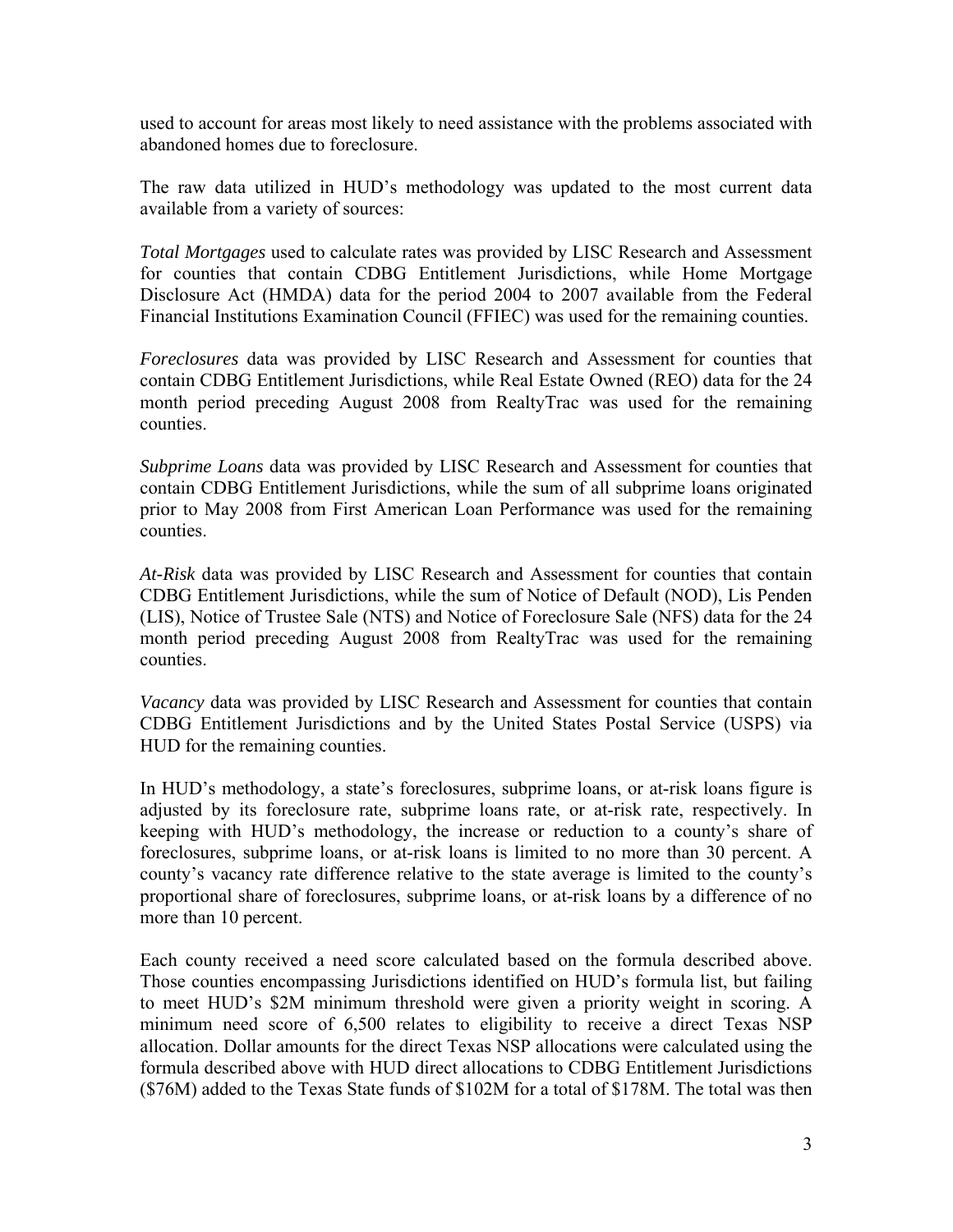reduced by the 10% allowed for administrative costs. The resulting allocation amount was reduced by the published HUD direct award less administrative cost. For example, the Texas formula may indicate a total HUD direct and direct Texas NSP allocation of \$10M for County X; however, County X received a HUD direct allocation of \$7M. Therefore, County X's direct Texas NSP allocation would be reduced to \$3M (\$10M minus \$7M).

In addition, priority weight was given to counties with Jurisdictions identified as CDBG Entitlement Jurisdictions. These communities currently have mechanisms in place to administer CDBG funds; therefore, the weight is added to account for capacity to quickly implement NSP projects.

All counties with a minimum need score of 100 will either be noted for direct allocations or be eligible to participate as a Select Pool county.

| <b>County Name</b> | <b>Direct Texas NSP Allocation</b> | <b>Need Score</b> |
|--------------------|------------------------------------|-------------------|
| Tarrant            | \$7,320,349                        | 13320             |
| Dallas             | 4,684,332                          | 10684             |
| Cameron            | 3,465,632                          | 9466              |
| Bexar              | 3,150,408                          | 9150              |
| Hidalgo            | 3,005,258                          | 9005              |
| Harris             | 2,875,584                          | 8876              |
| <b>Nueces</b>      | 2,522,253                          | 8522              |
| Collin             | 2,278,454                          | 8278              |
| Webb               | 2,025,812                          | 8026              |
| Travis             | 2,017,952                          | 8018              |
| Montgomery         | 1,697,675                          | 7698              |
| El Paso            | 1,648,634                          | 7649              |
| Brazoria           | 1,586,234                          | 7586              |
| Potter             | 1,579,681                          | 7580              |
| Jefferson          | 1,498,945                          | 7499              |
| Denton             | 1,166,500                          | 7166              |
| Taylor             | 1,099,259                          | 7099              |
| Williamson         | 1,066,554                          | 7067              |
| Bell               | 1,064,488                          | 7064              |
| Lubbock            | 1,057,705                          | 7058              |
| Galveston          | 1,003,104                          | 7003              |
| Wichita            | 803,464                            | 6803              |
| Fort Bend          | 726,857                            | 6727              |
| Ector              | 699,232                            | 6699              |
| McLennan           | 647,971                            | 6648              |

The result is reservations for use by eligible entities in 25 counties:

 $\blacksquare$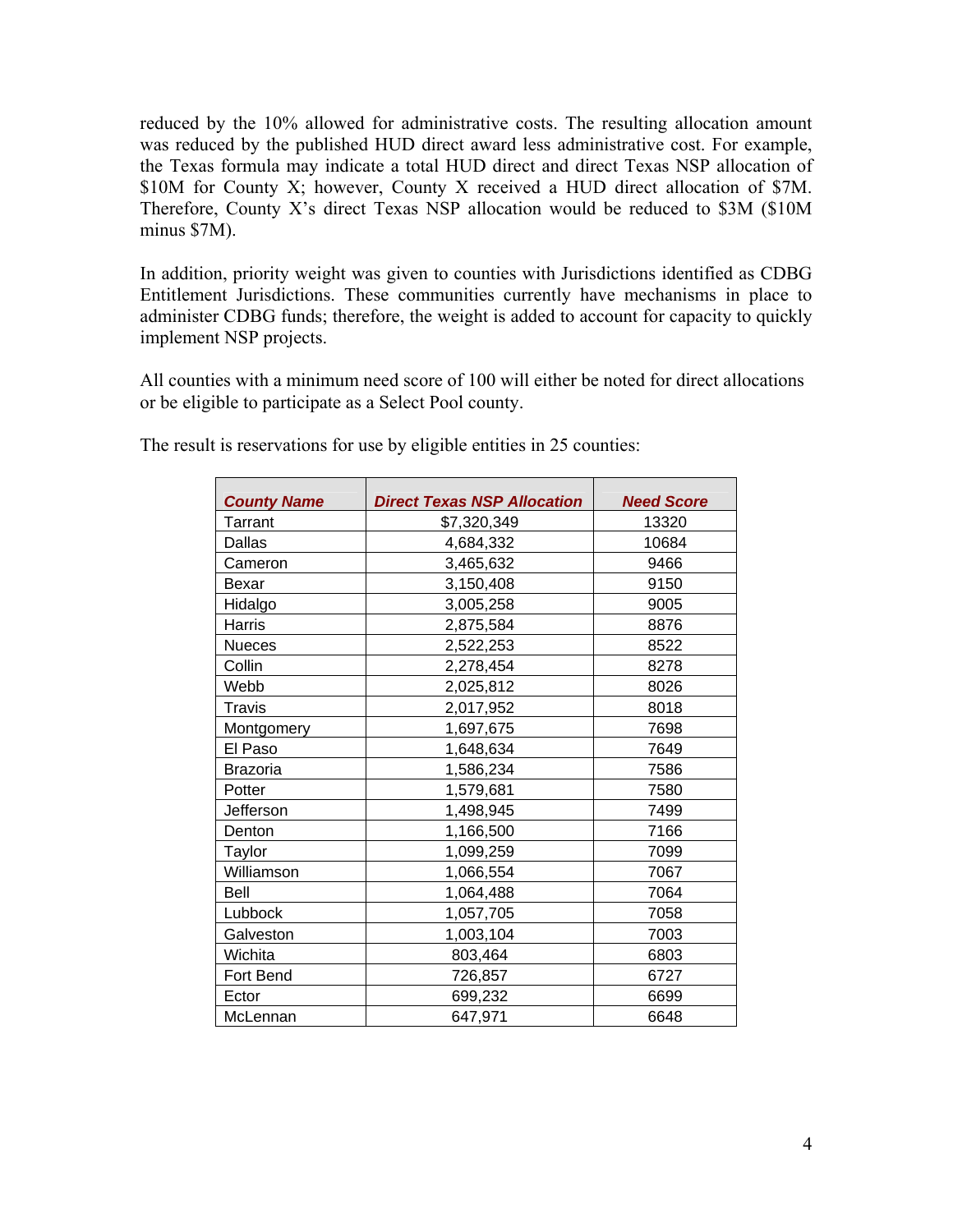Based on the county need score, eligible entities within the following 76 counties may submit an application to receive allocations from the Select Pool:

| <b>County Name</b> | <b>Need Score</b> | <b>County Name</b> | <b>Need Score</b> |
|--------------------|-------------------|--------------------|-------------------|
| Gregg              | 6143              | Van Zandt          | 300               |
| <b>Tom Green</b>   | 6055              | Kleberg            | 296               |
| Grayson            | 5809              | Grimes             | 292               |
| <b>Brazos</b>      | 5761              | Hale               | 269               |
| Victoria           | 5741              | Palo Pinto         | 243               |
| Orange             | 5634              | Nacogdoches        | 242               |
| <b>Bowie</b>       | 5593              | Hopkins            | 242               |
| Harrison           | 5583              | Kendall            | 234               |
| Midland            | 5507              | Coryell            | 230               |
| Smith              | 5502              | Cooke              | 224               |
| Comal              | 5498              | Kerr               | 210               |
| Hays               | 5326              | Medina             | 196               |
| <b>Ellis</b>       | 4325              | Aransas            | 184               |
| Johnson            | 4284              | Caldwell           | 183               |
| Kaufman            | 3964              | Wilson             | 176               |
| Parker             | 2295              | Gonzales           | 169               |
| <b>Bastrop</b>     | 1898              | Waller             | 167               |
| Hood               | 1658              | Anderson           | 165               |
| Liberty            | 1508              | Val Verde          | 165               |
| Hunt               | 1473              | Montague           | 165               |
| Henderson          | 1432              | Llano              | 165               |
| Rockwall           | 1266              | Washington         | 159               |
| Wise               | 996               | Fannin             | 159               |
| Hill               | 766               | Walker             | 152               |
| <b>Burnet</b>      | 766               | Upshur             | 152               |
| Navarro            | 746               | <b>Brown</b>       | 150               |
| Guadalupe          | 683               | Cherokee           | 145               |
| Randall            | 567               | Jackson            | 131               |
| Angelina           | 495               | Austin             | 127               |
| Wood               | 463               | <b>Starr</b>       | 115               |
| Matagorda          | 452               | Wharton            | 114               |
| Lamar              | 401               | Polk               | 111               |
| San Patricio       | 391               | Gillespie          | 106               |
| Atascosa           | 389               | Jasper             | 106               |
| Milam              | 366               | Leon               | 105               |
| Maverick           | 359               | Willacy            | 105               |
| Jim Wells          | 341               | Erath              | 103               |
| Eastland           | 316               | Howard             | 102               |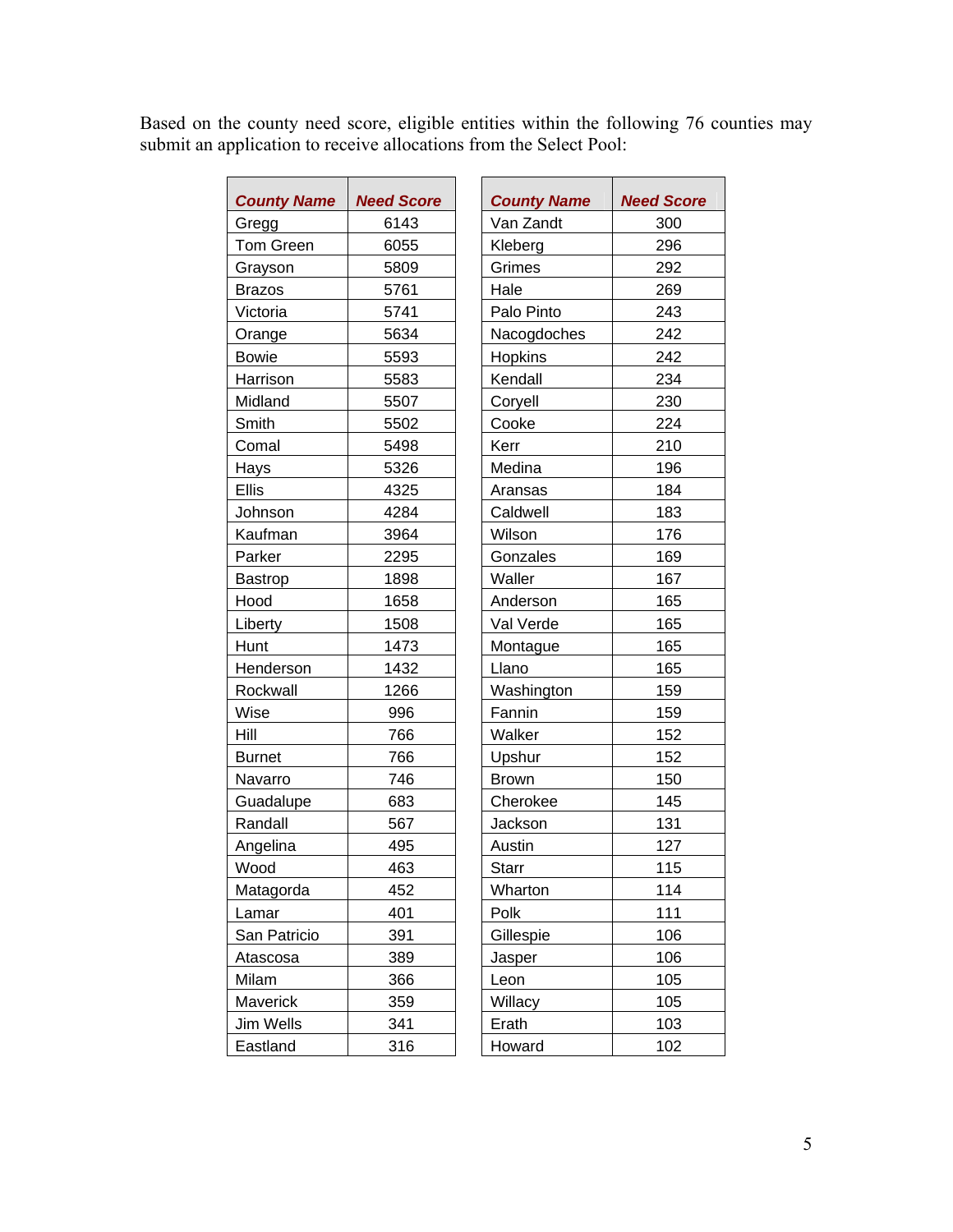## *B. DISTRIBUTION AND USES OF FUNDS*

The NSP funding is available to entities operating in counties meeting the threshold of greatest need as defined by the State through a greatest needs score and methodology described above. In order to better address the diversity of geographies in need across Texas, the State has established a multi-level approach to the distribution of funds to communities with greatest need and a set-aside for Land Banking activities. The first level, Direct Allocation, is a reservation of a specified amount available to eligible entities in 25 counties identified as having significant need. The second level, Select Pool, is an initial allocation of \$500,000 available to entities in up to 76 additional counties with significant need. Texas will administer land bank activities in conjunction with TSAHC because of the limited legal authority for such activities at the local level in most areas of the state. The following table summarizes the initial breakdown of Texas NSP funds:

| Direct Allocation                 | \$50,692,337  |
|-----------------------------------|---------------|
| <b>Select Pool</b>                | \$31,077,826  |
| Land Banking                      | \$10,000,000  |
| Administration (10%)              | \$10,196,685  |
| <b>Total Texas NSP Allocation</b> | \$101,966,848 |

Program Distribution of Texas NSP Funds:

**Direct Allocation:** The State will provide a reservation for a specified amount of direct NSP allocation for use in the top-ranked counties identified based upon the need factors. Cities, counties and non-governmental organizations with the consent of the city or county that they wish to serve are eligible to apply and are encouraged to work with other entities in their community to document the specific needs in their community.

To remain qualified for the reservation amount of a direct allocation identified in Exhibit 1, initial applications within each eligible county must be submitted within 30 days of notification on the TDHCA web site that HUD has approved this Substantial Amendment. Failure to meet this deadline will result in the reserved funds returning to the State. Requests for amounts in excess of the identified direct allocation amount for each county will be considered after the initial thirty-day deadline.

Eligible applicants within the county should coordinate to ensure that their proposals consistently address the needs in their communities and do not duplicate the needs identified for each county. Duplication of requests for a county will delay the allocation agreement for a community and could result in a reduced amount of time available for applicants to contract for specific acquisitions. If needed, the State will allocate not less than \$500,000 to multiple entities based on their proportionate need and the county's available direct allocation amount.

In the initial application, applicants are required to identify: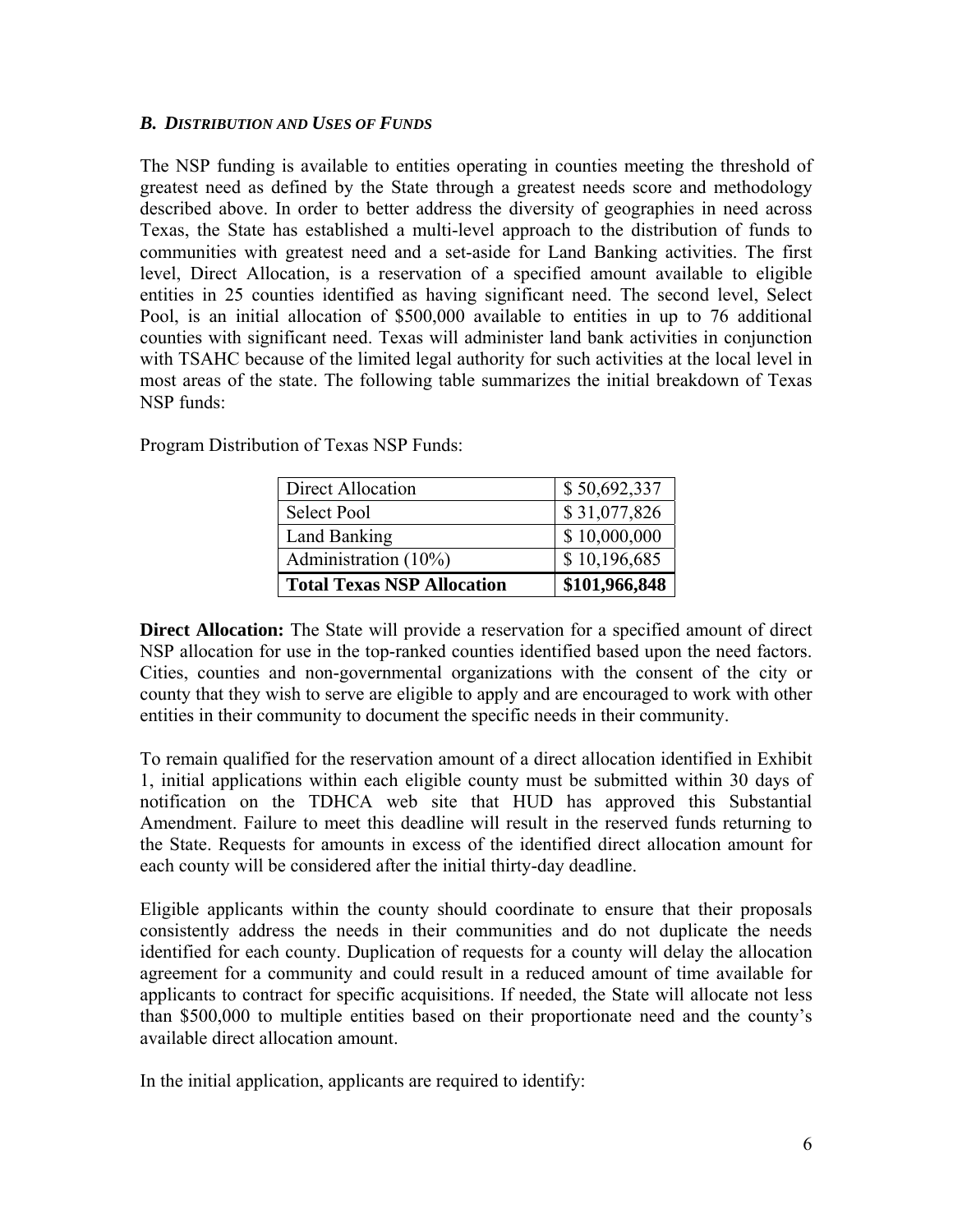- 1) The geographic neighborhoods and communities targeted for Texas NSP funds within their jurisdiction,
- 2) The Texas NSP eligible activities proposed to meet the specific needs in each area, and
- 3) The strategy for maximum revitalization and impact of funds.

The form of the information required for applications will be made available in the Texas Neighborhood Stabilization Program Guidelines to be found at [www.tdhca.state.tx.us.](http://www.tdhca.state.tx.us/)

**Select Pool:** In order to better address the diversity of geographies across Texas, including those in rural areas and urban peripheries which have the greatest need, the State has established the Select Pool. The State will competitively award Texas NSP funds to eligible entities in the greatest need counties listed on Exhibit 1. The first priority for Select Pool funds will be based on the selection criteria described below for applications submitted by Select Pool Counties within 30 days of notification on the TDHCA web site that HUD has approved this Substantial Amendment. After thirty days, the State will consider applications from both Select Pool and Direct Allocation counties. If an oversubscription of requests for funds occurs, the State will form a wait list and any lower scoring or subsequently filed applications will be placed on the wait list to be allocated as funds are available.

To address HUD's concern about allocating small amounts of funds that have no meaningful impact on stabilizing of property values in an area the awards will be a minimum of \$500,000. Cities, counties and non-governmental organizations with the consent of the city or county that they wish to serve are eligible to apply. Requests for amounts in excess of \$500,000 for each county will be considered after the initial thirtyday deadline.

Eligible applicants within the county jurisdiction should coordinate to ensure that their proposals do not duplicate the needs identified for each county. Duplication of requests for a county will delay the allocation agreement for a community and could result in a reduced amount of time available for applicants to contract for specific acquisitions.

The form of the information required for applications will be made available in the Texas Neighborhood Stabilization Program Guidelines found at [www.tdhca.state.tx.us](http://www.tdhca.state.tx.us/) after the final plan has been approved by HUD.

# Selection Criteria and Priorities

The State of Texas has established the priorities and scoring described below that will be used in the application review process. While the criteria are important to demonstrate a successful proposal, the scoring structure was designed to ensure that the State complies with the HUD Notice designed to prioritize areas of greatest need, meets applicable CDBG regulations, and effectively spends the funds:

Maximum Total Score = 100 Points

- Greatest Need (50 Points)
- Neighborhood Stabilization (20 Points)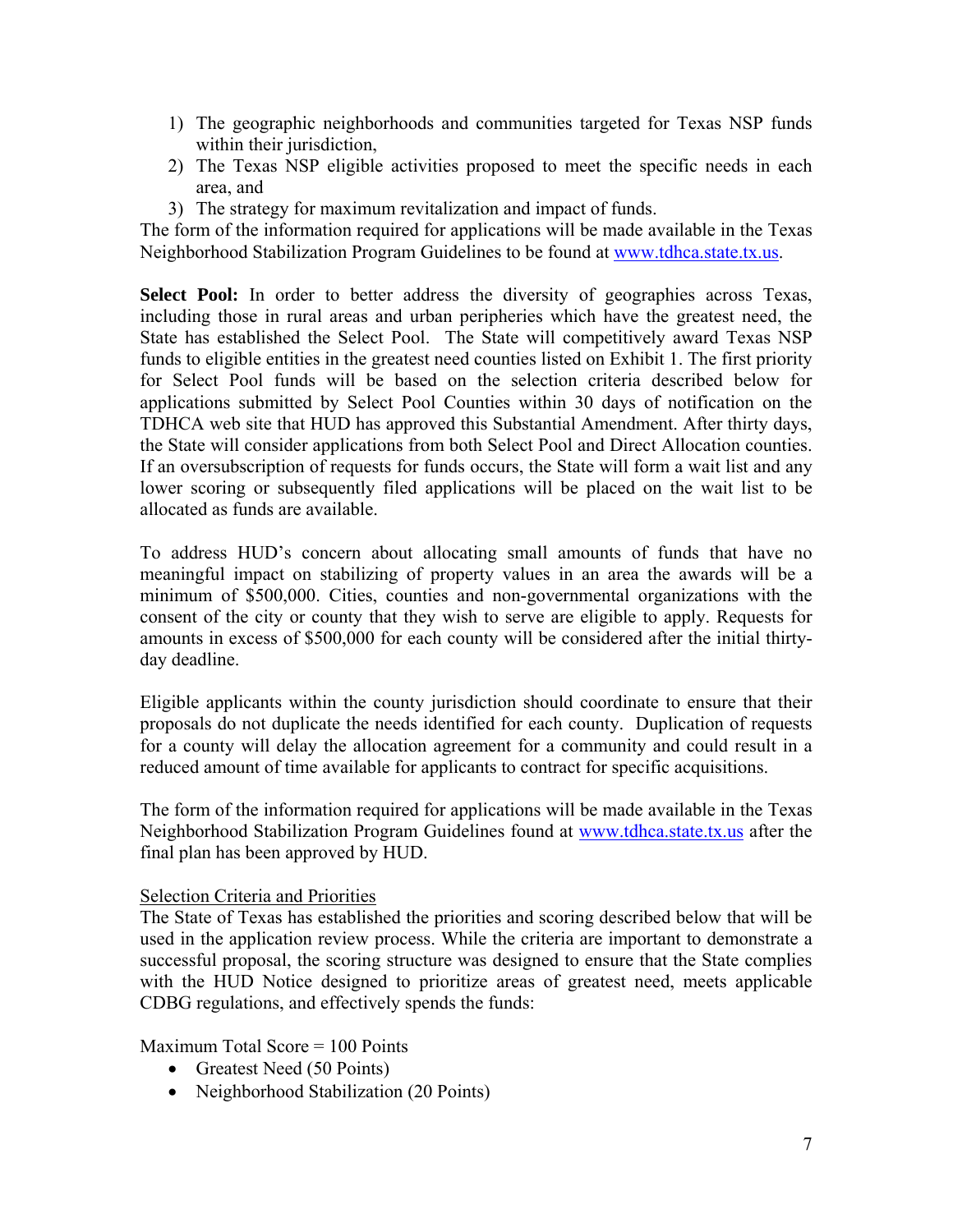- Low-Income Households (20 Points)
- Partnerships & Coordination (10 Points)

**Greatest Need (50 Points):** The State will give priority to proposals that address the greatest need as represented on Exhibit 1; a higher Need Score indicates greater need. If an applicant has locally available, verifiable data that documents a greater need than established under the methodology described above, they may submit it for consideration. This may include but is not limited to U.S. Postal Service data, local financial institution data, and local government records. The State will consult with HUD to determine whether the additional data source is verifiable and acceptable by HUD standards.

**Neighborhood Stabilization (20 Points):** The Texas NSP requires applicants to connect their NSP-funded activities to housing foreclosure and abandonment problems caused by problematic mortgage lending activities. However, priority will be given to applications which identify specific properties for eligible activities and potential eligible buyers.

**Assistance to Low-Income Households at or Below 50% AMI (20 Points):** In order to emphasize affordability for households at or below 50% of the area median income (AMI), the State will give priority to proposals that will serve persons in this income category beyond the Texas NSP minimum allocation wide requirement of 35% for nonland bank activities. Proposal scores will be prorated according to the additional percentage of funds that will benefit households at or below 50% AMI.

**Partnerships & Coordination (10 Points):** The State will give priority to those applicants that demonstrate effective cooperation in addressing needs by providing evidence of capacity, communication and planning with other entities in the area to be served. This priority will include proposals submitted by city and county governments, nonprofits and regional efforts to efficiently manage NSP funds. The applicant must demonstrate a strong management role in the program delivery.

# *C. DEFINITIONS AND DESCRIPTIONS*

(1) Definition of "blighted structure" in context of state or local law.

The Texas NSP Program will use the definition provided by HUD's *Notice of Allocations, Application Procedures, Regulatory Waivers Granted to and Alternative Requirements for Emergency Assistance for Redevelopment of Abandoned and Foreclosed Homes Grantees Under the Housing and Economic Recovery Act, 2008*, published in the *Federal Register* on October 6, 2008, as follows:

"*Blighted structure*. A structure is blighted when it exhibits objectively determinable signs of deterioration sufficient to constitute a threat to human health, safety, and public welfare."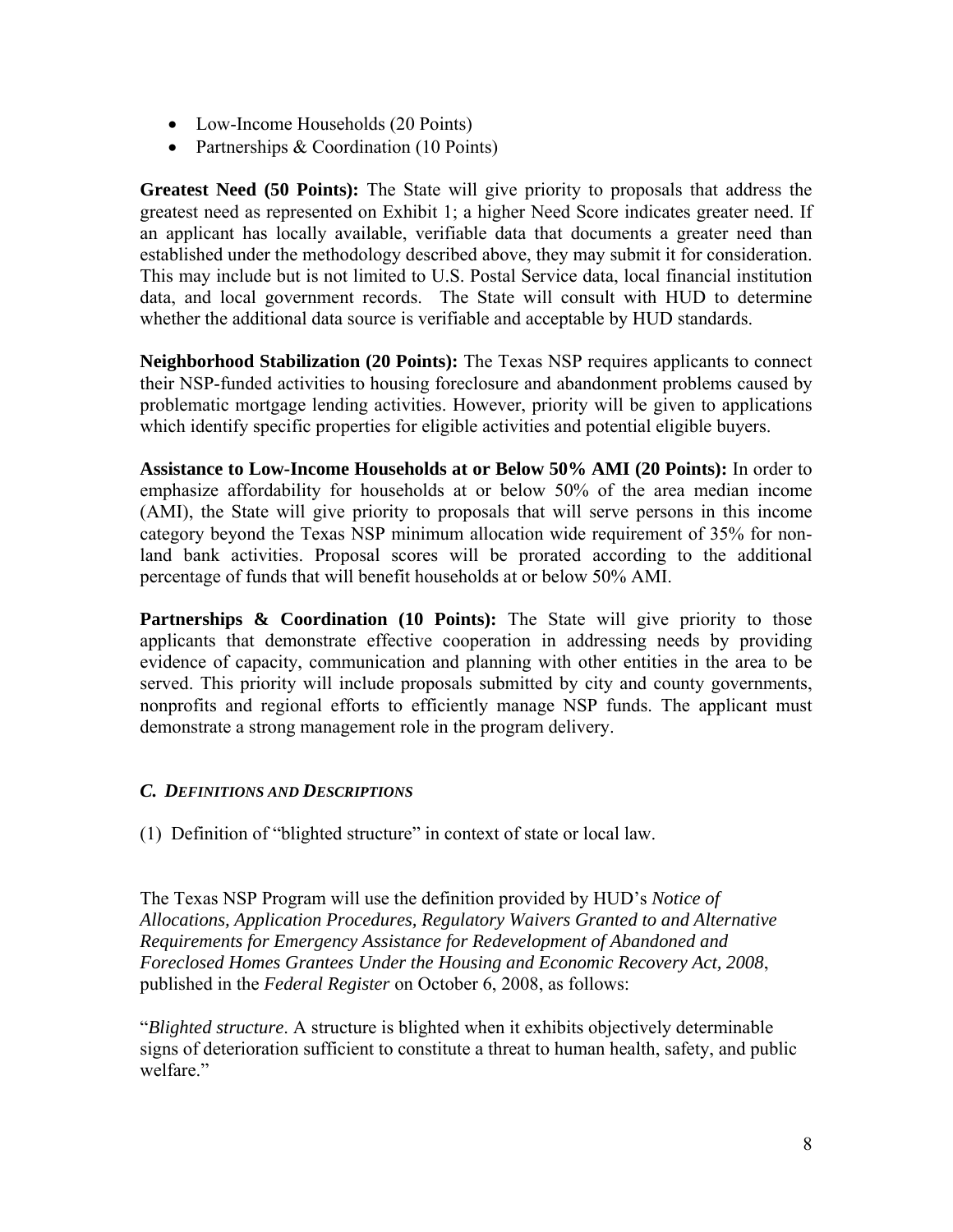(2) Definition of "affordable rents."

The Texas NSP will adopt the HOME program standards for affordable rents at 24 CFR  $92.252(a)$ , (c), (e) and (f).

(3) Describe how the grantee will ensure continued affordability for NSP assisted housing.

The Texas NSP will adopt the HOME program standards for continued affordability for rental housing at 24 CFR 92.252 and homeownership at 24 CFR 92.254. The Texas NSP will follow the Single Family Mortgage limits under Section 203(b) of the National Housing Act which are allowable under HOME program standards.

(4) Describe housing rehabilitation standards that will apply to NSP assisted activities.

Housing that is constructed or rehabilitated with NSP funds must meet all applicable local codes, rehabilitation standards, ordinances, and zoning ordinances at the time of completion. In the absence of a local code for new construction or rehabilitation, the housing must meet the most current International Building Code. In addition, all NSP funded housing must meet the Texas Minimum Construction Standards for the TDHCA HOME Program, as published in the Texas NSP Program Guidelines. NSP assisted new construction or rehabilitation will comply with HOME Program lead-based paint requirements including lead screening in housing built before 1978 in accordance with 24 CFR Part 92.355 and 24 CFR Part 35, subparts A, B, J, K, M, and R. Multifamily housing assisted with NSP funds must meet the accessibility requirements at 24 CFR part 8, which implements Section 504 of the Rehabilitation Act of 1973 (29 U.S.C. Section 794) and covered multifamily dwellings, as defined at 24 CFR 100.201, and the design and construction requirements at 24 CFR 100.205, which implement the Fair Housing Act (42 U.S.C. 3601-3619). Finally, NSP assisted housing must meet Energy Efficiency Standards in accordance with Section 2306.187 of the Texas Government Code.

# *D. LOW INCOME TARGETING*

Each subrecipient will be required to target as a goal at least 35% of their nonadministrative allocation to benefit households with incomes less than or equal to 50% of area median income; however, the level of achievement of this goal may vary by area and activity. The estimated amount of funds that will be utilized for housing individuals and families whose incomes do not exceed 50% of area median income will be at least \$25,491,712.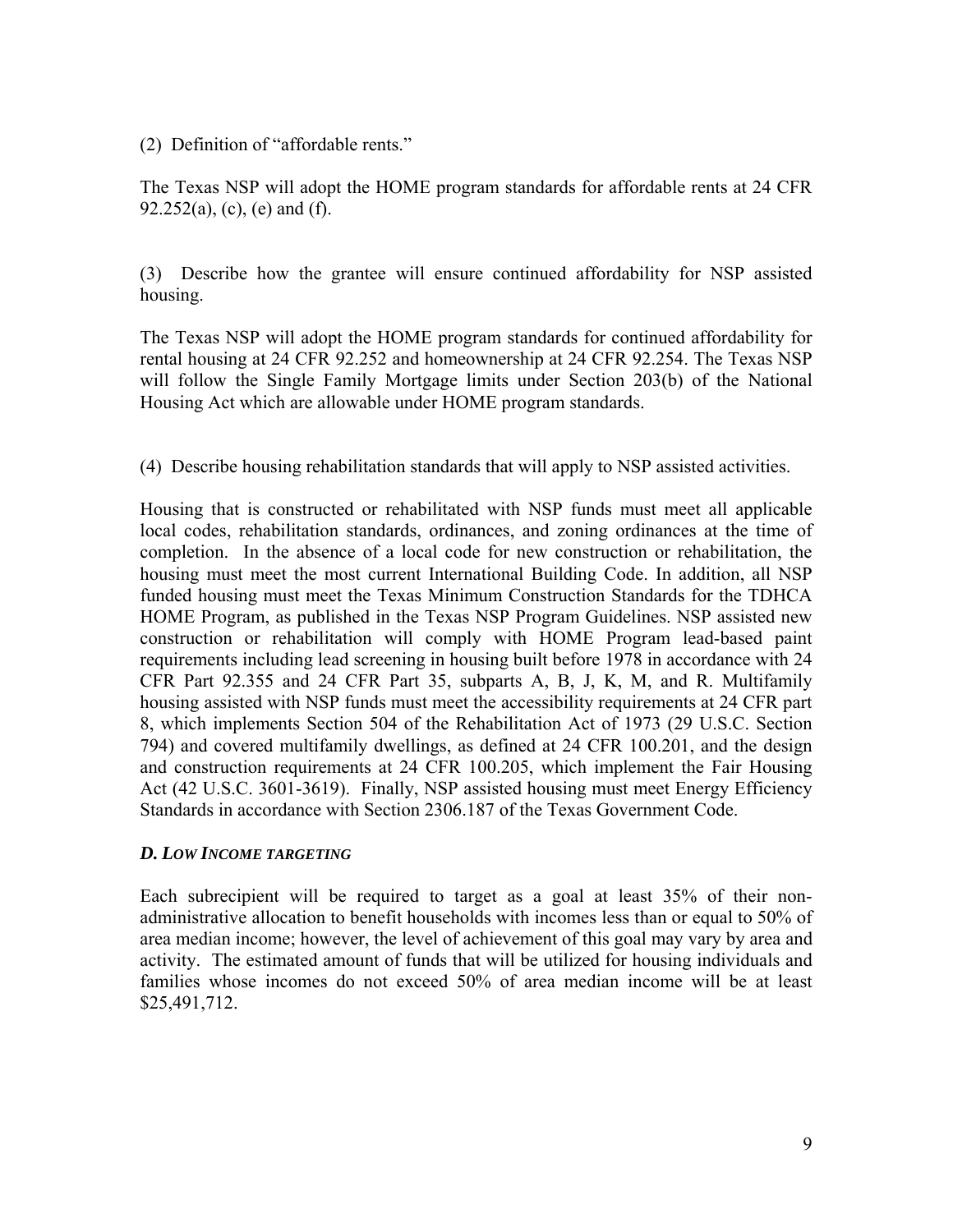# **E.** *ACQUISITIONS & RELOCATION*

The Texas NSP will emphasize the acquisition and conversion of dwelling units that will ultimately be affordable to low- and moderate-income households. The Texas NSP will limit the effective acquisition cost. It is anticipated that most of the units acquired for conversion will be acquired at prices that would make them marginally affordable or affordable, but in substandard condition, to households earning less than 120% of the area median income. Currently, it is not possible to specify the number of low- and moderate-income dwelling units (≤80% AMI) reasonably expected to be demolished or converted as a direct result of NSP-assisted activities.

However, it is anticipated that few if any of the single family acquisitions will involve properties that are previously restricted for occupancy to households earning less than 80% of the area median income. This is because the foreclosure rate for homes originally funded with existing State of Texas programs is much lower than the foreclosure rate of privately funded homes as a result of the State's history of more conservative lending policies. Since most properties will be vacant, but previously improved, abandoned and foreclosed, it is not anticipated that relocation will occur. However, the Texas NSP will require adherence to the guidelines set forth in the Uniform Relocation Assistance and Real Property Acquisition Policies Act of 1970, as amended (49 CFR part 24).

The following table indicates the minimum number of units reasonably expected to be served by proposed activity at each income level (Note the same unit may fall within several activities):

| <b>Income Level</b> | <b>Clearance</b> | <b>Financing</b><br><b>Mechanisms</b> | <b>Acquisition</b> | <b>Rehabilitation</b> | Land<br><b>Bank/Trust</b> |
|---------------------|------------------|---------------------------------------|--------------------|-----------------------|---------------------------|
| Under 50% AMI       |                  | 200                                   | 75                 | 75                    | 100                       |
| 51% to 80% AMI      | -                | 250                                   | 75                 | 100                   | 125                       |
| 81% to 120% AMI     | -                | 250                                   | 75                 | 100                   | 75                        |
| Total               | 35               | 700                                   | 225                | 275                   | 300                       |

# *F.* **<sup>P</sup>UBLIC COMMENT**

This draft Substantial Amendment was posted on the TDHCA website on November 9, 2008 for Texas Department of Housing and Community Affairs Board consideration at their November 13, 2008 meeting. Solicitation of public comment and the minimum 15 day comment period commenced at that time. The TDHCA Board took public comment on the draft plan at the board meeting. This document was revised to reflect public comment received by 5:00 PM, November 26, 2008. In addition to public comment, comment was solicited from the local HUD office and incorporated into this draft. Public comment was received at the TDHCA Board meeting as well as by mail, electronic mail and fax.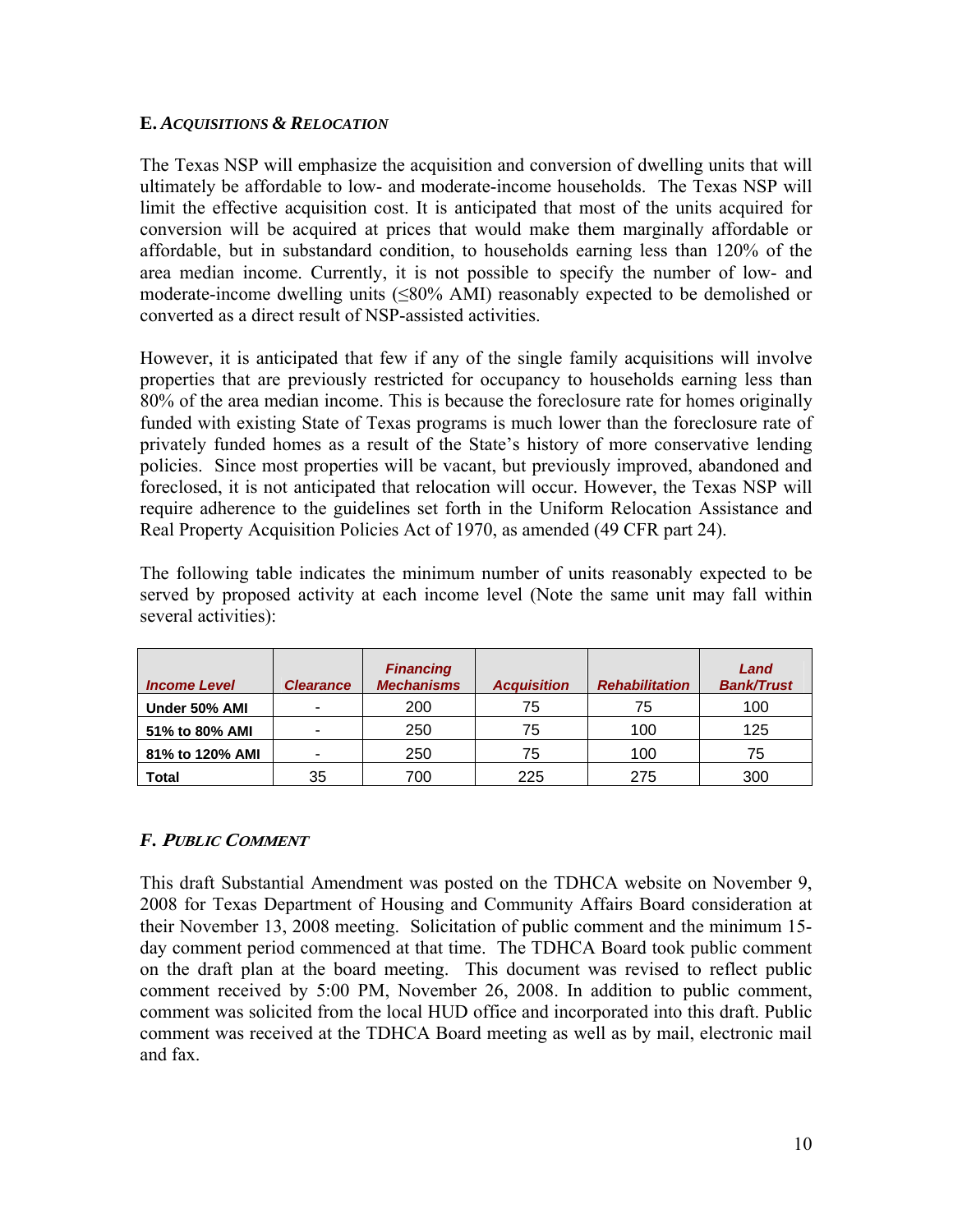## **Summary of Public Comment**

#### Direct Allocation

## *City of Corpus Christi*

The State should consider direct allocations based on urban areas rather than solely counties. Urban areas with Participating Jurisdictions should have greater consideration based on the NSP timeline.

## *City of Conroe*

Do not give direct allocations to the counties rather than the cities. Adding another layer to the allocation process by requiring the cities to apply to the counties for funding would go against the intent of the Council of Mayors.

## *City of Denton, City of Killeen*

Do not emphasize collaborative efforts with the goal of one application from each county. The most efficient and effective method would be direct allocations to CDBG Entitlement Jurisdictions within each "high need" county. Entitlement Jurisdictions can make a greater impact with NSP funds by combining them with other CDBG dollars. Due to time constraints of the NSP, cities should be able to make the decision whether or not to involve nonprofits and how to set up the programs through which they should participate.

## *City of Lewisville*

NSP funding would be best served by direct allocation to CDBG Entitlement Communities rather than allocation by county. It is not clear how, within a collaboration, jurisdictions, counties and nonprofits can determine the split of NSP funding.

## *City of Brownsville*

Direct allocations should be made to Cities as well as Counties.

## *City of Irving*

The City of Irving should receive a direct allocation. Dallas County has indicated they would support a direct allocation to the City of Irving.

## *Brazos Valley Affordable Housing Corporation*

Participating Jurisdictions should be given priority weight similar to that given to CDBG Entitlement Jurisdictions.

## *City of Denton, City of Killeen*

Provide an allocation of \$500,000 directly to cities and counties that are not receiving a direct allocation from HUD and are identified as being in a "high need" area based on TDHCA's formula calculations.

## *City of Bryan*

Entitlement Jurisdictions should receive priority in the select pool application process, or reduce the threshold need score for direct allocation from 6500 to 5000.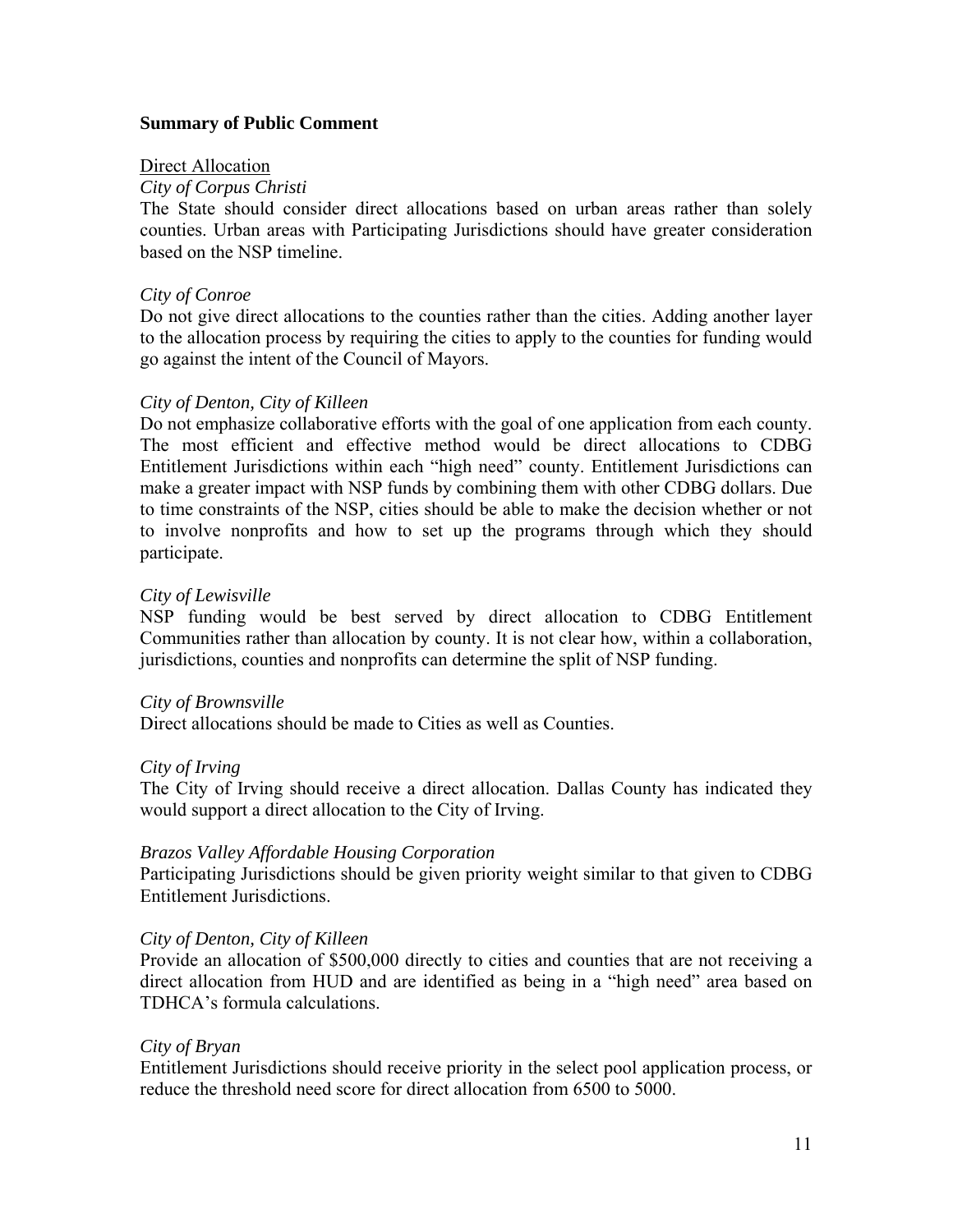## *Brazos Valley Affordable Housing Corporation*

The total need score (6,764) for 10 counties currently participating in the Brazos Valley/Washington County HOME Consortium exceeds the minimum threshold for a direct allocation. This issue needs to be addressed.

#### Application

## *City of Missouri City*

CDBG Entitlement Communities are capable of administering the NSP without the additional roadblock of applying through the State. A direct allocation, without an application process, should be made to previous CDBG grantees.

#### *City of Denton, City of Killeen*

If applications are required, they should be limited to a brief explanation of how funding will be expended, how the potential grantee has identified eligible foreclosed properties, and how existing programs will expedite the obligation and expenditure of NSP funds.

#### Program Income

#### *Brazos Valley Affordable Housing Corporation*

Subgrantees should not be limited by the State with regards to NSP activities and program income.

#### *City of Waco*

The requirement to payback these funds leaves little incentive or ability for a participant to utilize these funds. There will be few recipients that want to take on any more liability with a declining HUD budget and staffing issues.

#### Demolition

#### *City of McKinney*

Allow clearance (demolition) of blighted structures to include unfinished new construction located in areas that do not necessarily benefit low-, moderate- and middleincome persons.

#### Interest Rate

#### *Habitat for Humanity*

Nonprofits should be able to apply directly for the NSP funds; but the way the State has structured it is satisfactory. Change the 1% interest rate on NSP-funded loans to 0% interest. Historically, Habitat does not charge an interest rate and, therefore, would not be able to participate in the program if a 1% interest rate is required.

#### Targeting ≤50% AMI

#### *Brazos Valley Affordable Housing Corporation*

Areas deemed to have the greatest need based on the State's and HUD's needs analysis are predominantly areas with the highest median income. Those areas with the highest median income should be required to produce proportionately more assistance to low income households at or below 50% of AMI in meeting the set-aside requirements. This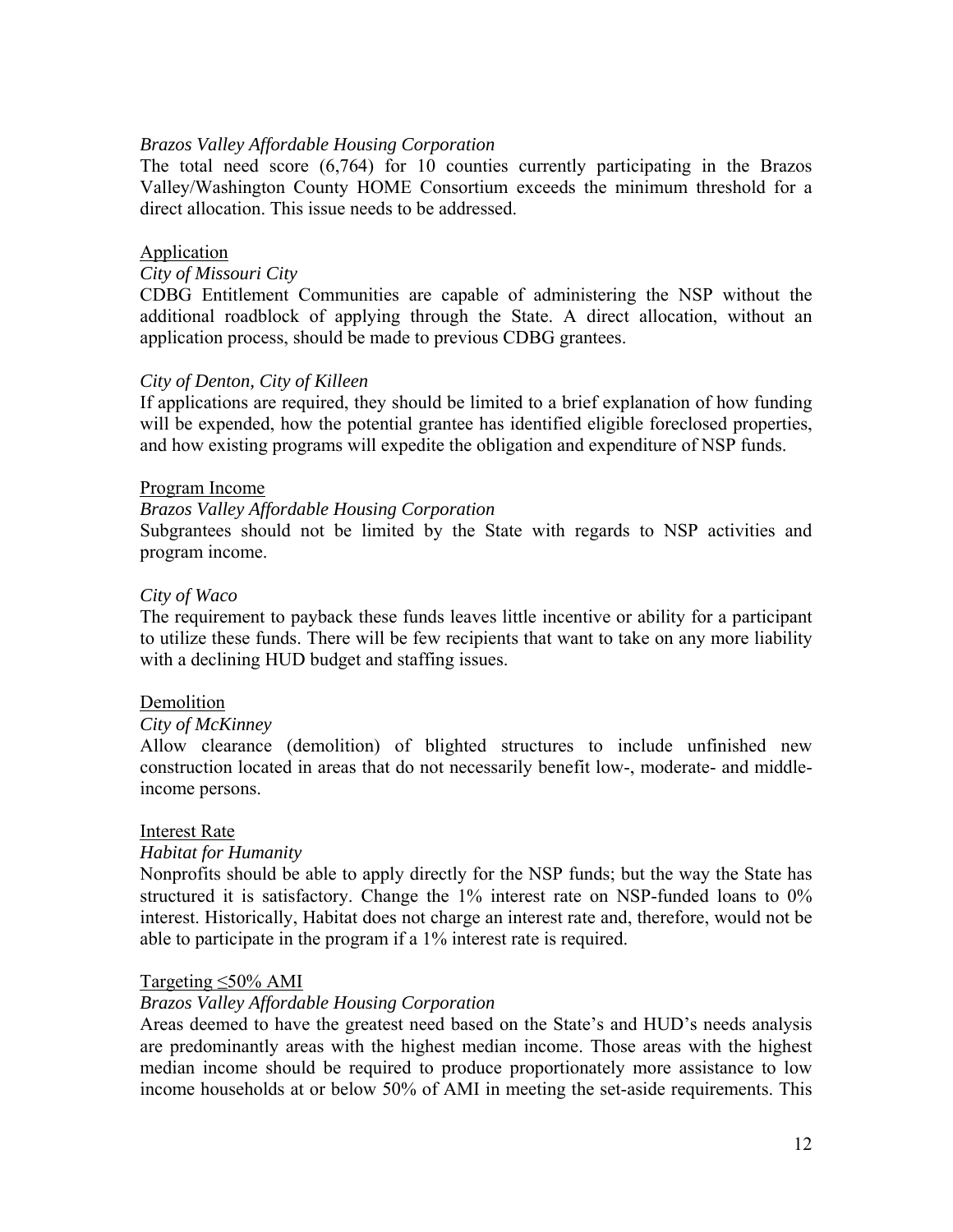will help to level the disparity for households residing in lower median income areas who would otherwise qualify for assistance.

## *Coats|Rose*

Target families with incomes at or below 50% of AMI with rental housing, not homeownership. Rental housing development should be a more prominent program activity in the Texas NSP Plan. Do not limit single and multifamily rental housing to only 15%.

## Administrative Costs

*City of Denton, City of Killeen* 

A minimum of 5% of administration should be provided to the cities and counties that develop and implement programs.

## *City of Lubbock*

At least 5% to 6% of administrative funds should be passed to agencies implementing the NSP.

*City of Waco*  Subrecipients should receive administrative funds.

## Location in More than One County

#### *City of Lewisville*

It is unclear how a jurisdiction located in more than one county will be treated under the application process.

## Per Unit Limit

## *City of Lubbock*

The 125% of "as-is" appraised value at acquisition limit for combined cost of acquisition, rehabilitation, reconstruction and or new construction activities will make it almost impossible to commit and expend NSP funds within the time period allowed if at all. The resulting limits may preclude properties requiring expensive mitigation such as lead based paint removal. It is recommended that the Single Family Mortgage limits under Section 203(b) along with the HUD Section 221(d)(3) limits be substituted.

## *Coats|Rose*

Program funding per unit should not exceed \$100,000, which would generate 1,020 affordable homes rather than the State's estimate of 540 affordable units.

## 100% Mortgage Financing

## *City of Lubbock*

Households with up to 80% AMI should be eligible to obtain 100% mortgage financing from NSP funds.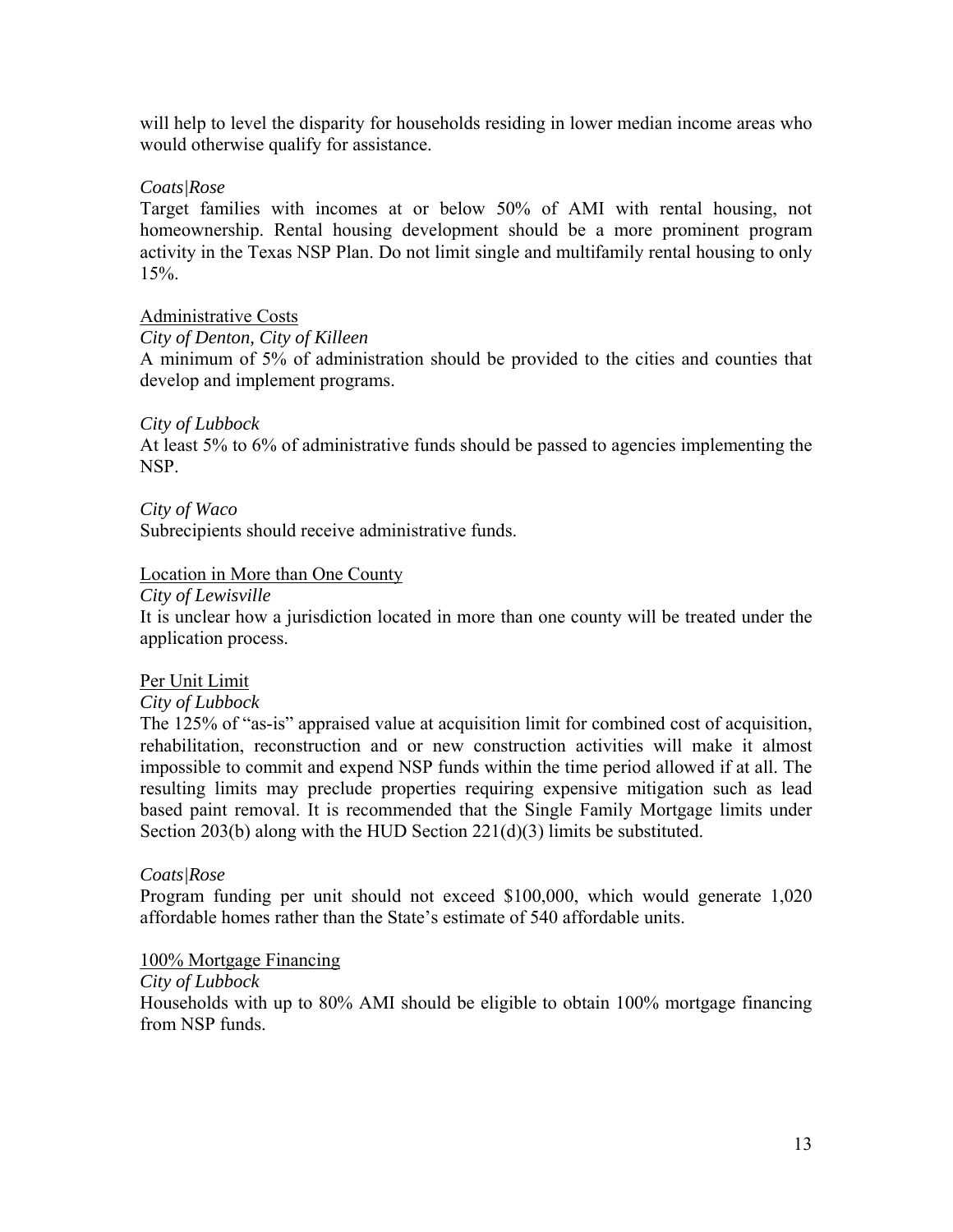## Long Term Affordability

## *Coats|Rose*

Many of the activities proposed in the Texas NSP Plan do not specify any affordability compliance term. All homeownership activities could be affordable for a 30-year term with a shared appreciation deed of trust securing the NSP loan, and all activities should require an enforceable affordability compliance period of at least 15 years. In addition, we recommend TDHCA use a "shared net proceeds" affordability enforcement mechanism as described in the HOME regulations 24 CFR 92.254. The following documents can also be required by TDHCA to maintain affordability in a shared net proceeds homeownership program: a purchase option and right of first refusal held by the NSP lender, a deed of trust, a promissory note, and a subordination agreement between the NSP lender and the first lender.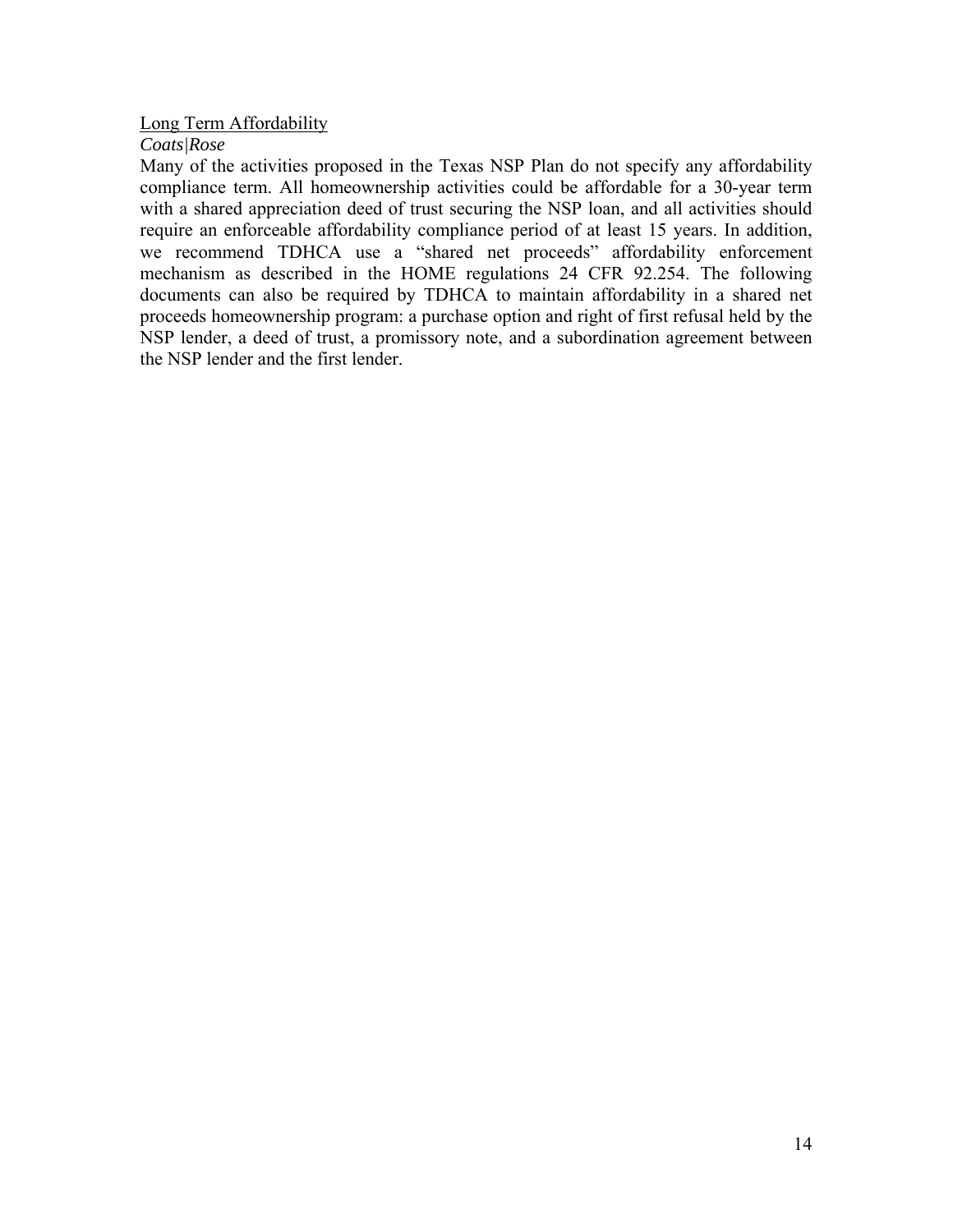(1) Activity Name: Clearance (Removal of Blight)

(2) Activity Type: NSP Eligible Use (D) Demolish Blighted Structures

CDBG Eligible Activity: 24 CFR 570.201(d) Clearance of blighted structures only

(3) National Objective: Benefits areas with low, moderate and middle-income persons as defined in the NSP Notice  $(\leq 120\%$  of area median income). (LMMA)

(4) Activity Description: This activity, when funded exclusive of other eligible activities, is anticipated to be used on a limited basis to address urbanized areas of greatest need where grantees can prove that blighted structures, as defined in this Action Plan, are affecting property values in the area. This activity will allow a grantee to remove dangerous structures that pose a threat to human health, safety, and public welfare and allow for the future private redevelopment of the property. This activity will not be utilized to target the 25% requirement for 50% AMI.

This activity may also be used in conjunction with or coincidental to other eligible activities described in this Amendment, and the costs and outcomes for Clearance in those activities have been counted in 6 and 7 below.

(5) Location Description: Areas within the greatest need counties in Texas identified on Exhibit 1, as Direct Texas NSP Allocation or Select Pool Eligible.

(6) Performance Measures: It is estimated that 35 structures will be demolished due to blight for area-wide benefit of LMMA beneficiaries.

(7) Total Budget: NSP Funds \$1,000,000

(8) Responsible Organization: Texas Department of Housing and Community Affairs, 221 East 11<sup>th</sup> St., Austin, TX, 78701, Attention Michael Gerber, Executive Director

(9) Projected Start Date: February 2009

(10) Projected End Date: 18 months from commencement of program for commitment of funds to specific projects

(11) Specific Activity Requirements: N/A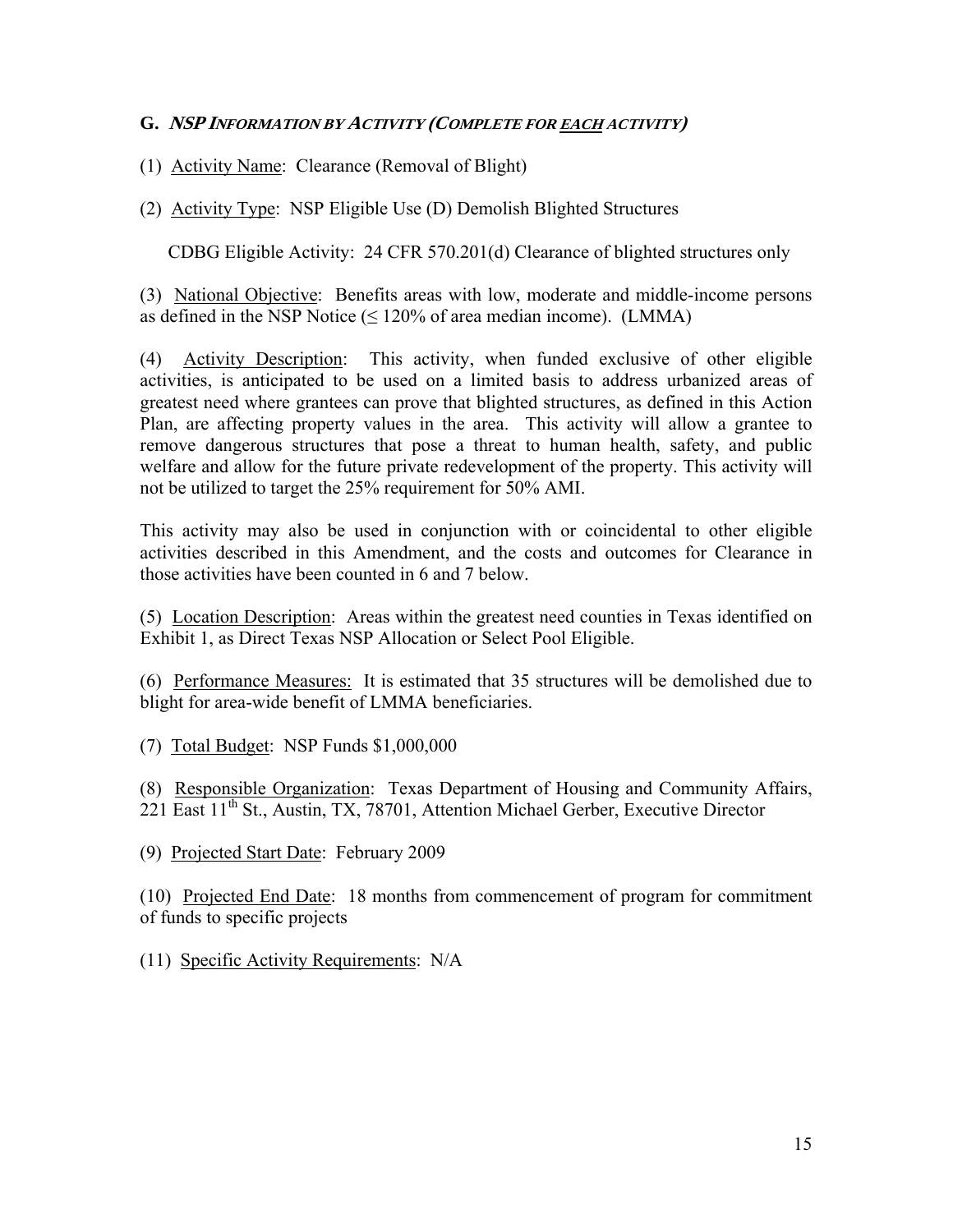(1) Activity Name: Financing Mechanisms

(2) Activity Type: NSP Eligible Use (A) Establish finance mechanisms for purchase and redevelopment of abandoned homes, foreclosed upon homes and reconstructed or redeveloped residential properties.

CDBG Eligible Activities: 24 CFR 570.206 Activity delivery costs; 24 CFR 570.201 (a) Acquisition, (b) Disposition, (i) Relocation, (n) Homeownership Assistance; 24 CFR 570.202 Rehabilitation

(3) National Objective: Benefits low, moderate and middle-income persons as defined in the NSP Notice  $( \leq 120\%$  of area median income). (LMMH)

(4) Activity Description: This activity will provide affordable homeownership opportunities by providing financing mechanisms to assist homebuyers to purchase a foreclosed property at a discount and/or rehabilitate the property. Appraisals will be required for the purposes of determining the statutory purchase discount. The acquisition of foreclosed properties may be financed if the acquisition of the property is for not more than 85% of the approved appraisal fair market value of the property at the time of foreclosure. The acquisition of abandoned property may be funded if the property as been vacant for at least 90 days and the seller has not made payment on the mortgage or taxes for at least 90 days. The subsequent acquisition or conversion of eligible rehabilitated or redeveloped property activities may also be considered a financing mechanism.

Rehabilitation, down payment and/or closing costs assistance will be provided to households earning 51% to 120% AMI for an eligible property. Households earning less than 50% AMI may obtain up to 100% mortgage financing as well as rehabilitation, down payment and/or closing costs assistance if needed to make a property affordable.

Homebuyers who qualify as 51-120% AMI will be eligible for NSP eligible rehabilitation costs, down payment assistance, reasonable closing costs, principal reductions, and gap financing needed to qualify for private mortgage financing. Assistance will be in the form of a deferred forgivable loan at 0% interest and a term based upon the amount of funds provided in accordance with the TDHCA and HUD affordability requirements. The loans are to be repaid (if any of the following occurs before the end of the term): at the time of resale of the property; refinance of the first lien; repayment of first lien or if the unit ceases to be the assisted homebuyer's principal residence. The amount of recapture will be based upon the recapture provision at 24 CFR  $92.254(a)(5)(ii)$  as follows:

1. Recapture of the amount of the NSP investment reduced on a prorata share based on the time the homeowner has owned and occupied the unit measured against the required affordability period. The recapture amount is subject to available shared net proceeds in the event of sale or foreclosure of the housing unit.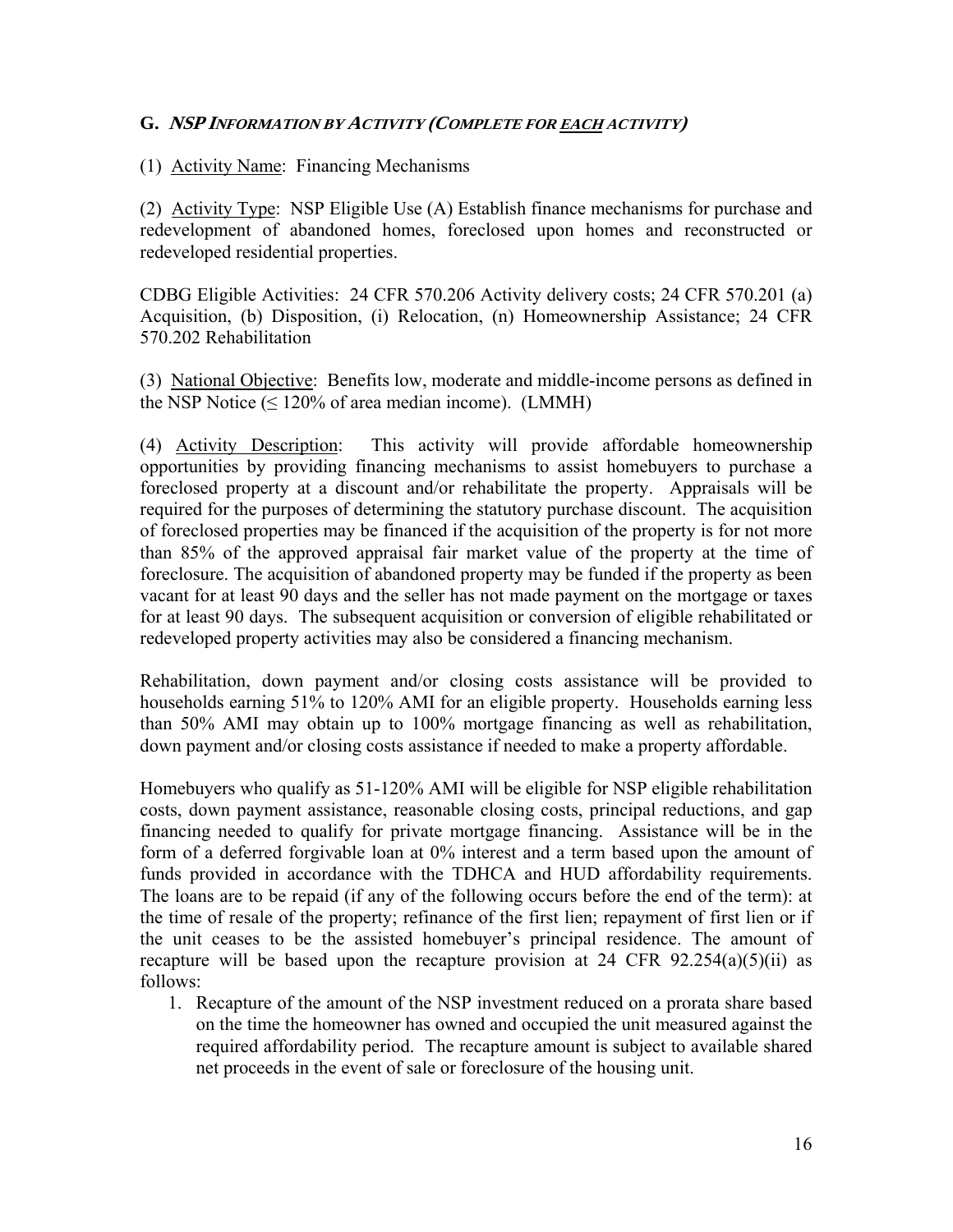2. In the event of sale or foreclosure of the housing unit, if the shared net proceeds (i.e., the sales price minus closing costs; any other necessary transaction costs; and loan repayment, other than NSP funds) are in excess of the amount of the NSP investment that is subject to recapture, then the net proceeds may be divided proportionately between TDHCA and the homeowner as set forth in the following mathematical formulas:

(NSP investment / (NSP investment + homeowner investment)) X net proceeds = NSP amount to be recaptured

(NSP investment / (NSP investment + homeowner investment)) X net proceeds = amount to homeowner

Households earning less than 50% AMI may obtain 100% mortgage financing to purchase a foreclosed or abandoned single family house which will be the primary residence within 30 days of closing the mortgage loan. The mortgage loans will be for 30 years with a 0% interest rate and repayment obligations will begin immediately. Closing costs will be financed with the loan proceeds. Mortgage documents (Promissory Note and Deed of Trust) will be utilized to provide security for the repayment of the loan, registered against the property, with stated rights and remedies in the event of default. The Texas Neighborhood Stabilization Program Guidelines will outline mortgage underwriting criteria to determine the ability and willingness of the homebuyers to service the proposed debt as evidenced by the homebuyers' income, creditworthiness, assets, and the quality and present value of the property in relation to the loan amount requested. Again, recapture will be based on shared net proceeds as described above.

All NSP assisted homebuyers will be required to complete at least 8 hours of homebuyer counseling from a HUD-approved housing counseling agency before obtaining a mortgage loan.

This activity may also be used in conjunction with or coincidental to other eligible activities described in this Amendment, and the costs and outcomes for Financing Mechanisms in those activities have been counted in 6 and 7 below.

(5) Location Description: The greatest need counties in the State of Texas identified on Exhibit 1 as Direct Texas NSP Allocation or Select Pool Eligible.

(6) Performance Measures: It is estimated that 700 households will be assisted through the Financing Mechanisms activity as follows:

- 200 households  $-50\%$  AMI and below
- 250 households  $-51-80\%$  AMI
- 250 households  $-81-120\%$  AMI

(7) Total Budget: The Department anticipates leveraging its down payment and closing cost assistance with up to \$60,000,000 in private mortgage lending funds to assist households between 51-120% AMI. Approximately \$15,000,000 of NSP funds will be budgeted for rehabilitation, down payment, gap financing and closing cost assistance to assist 500 households between 51-120% AMI.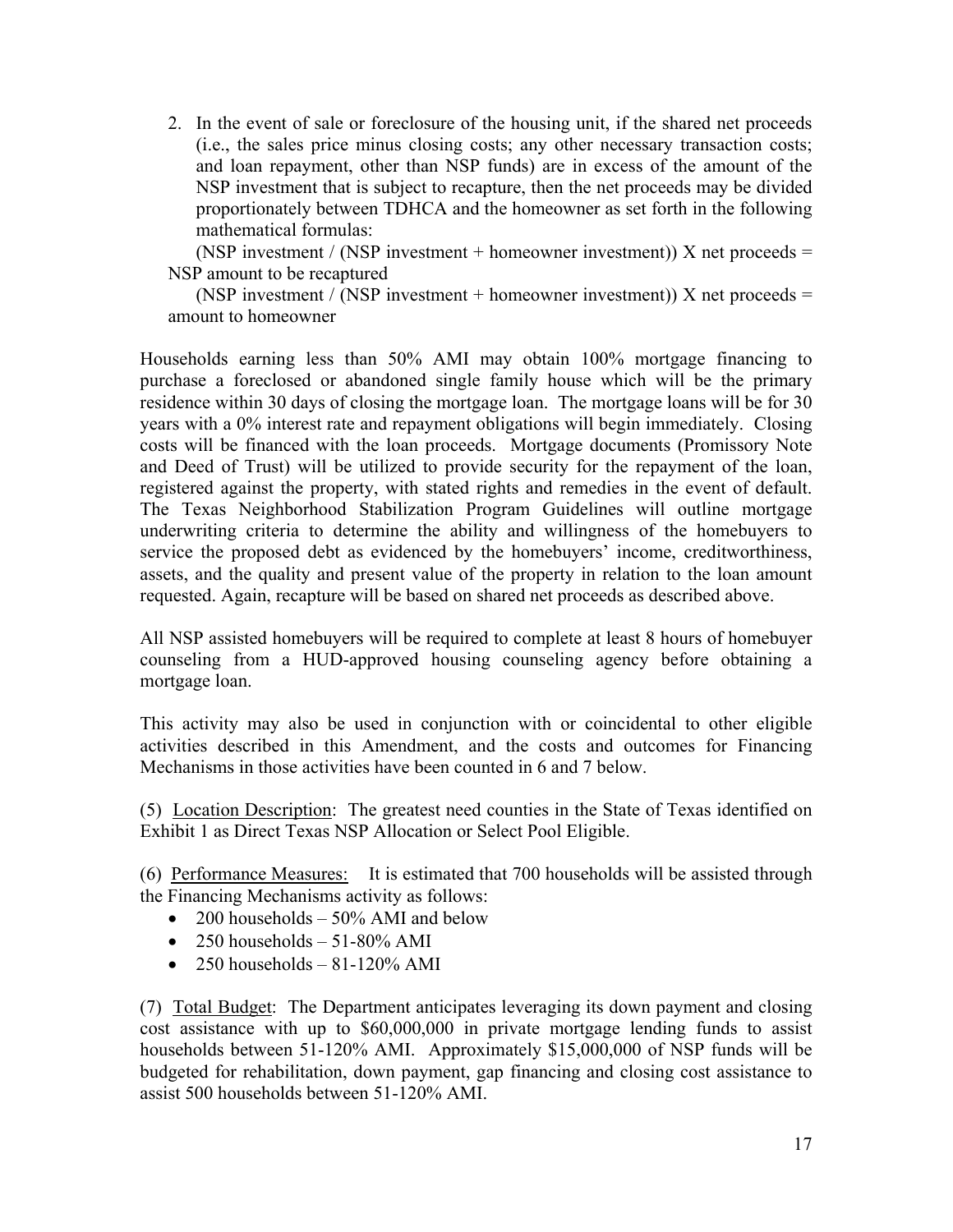Approximately \$28,000,000 of NSP funds will be utilized to provide 100% mortgage financing, rehabilitation and closing cost assistance to 200 households at 50% AMI and below.

Approximately \$43,000,000 of NSP funds in total will be utilized for the Financing Mechanisms activity.

(8) Responsible Organization: Texas Department of Housing and Community Affairs, 221 East 11th Street, Austin, Texas 78701, Attention: Michael Gerber, Executive Director.

(9) Projected Start Date: February 2009

(10) Projected End Date: 18 months from commencement of program for commitment of funds to specific projects. It is anticipated that program income will result in ongoing program activity.

(11) Specific Activity Requirements:

- Purchase money for foreclosed properties will reflect acquisition of the foreclosed property at a 15% discount
- 0% interest rates will be charged for up to 100% financing for 50% and below AMI
- 0% interest will be charged for homeownership assistance (rehabilitation, down payment, closing costs, gap financing)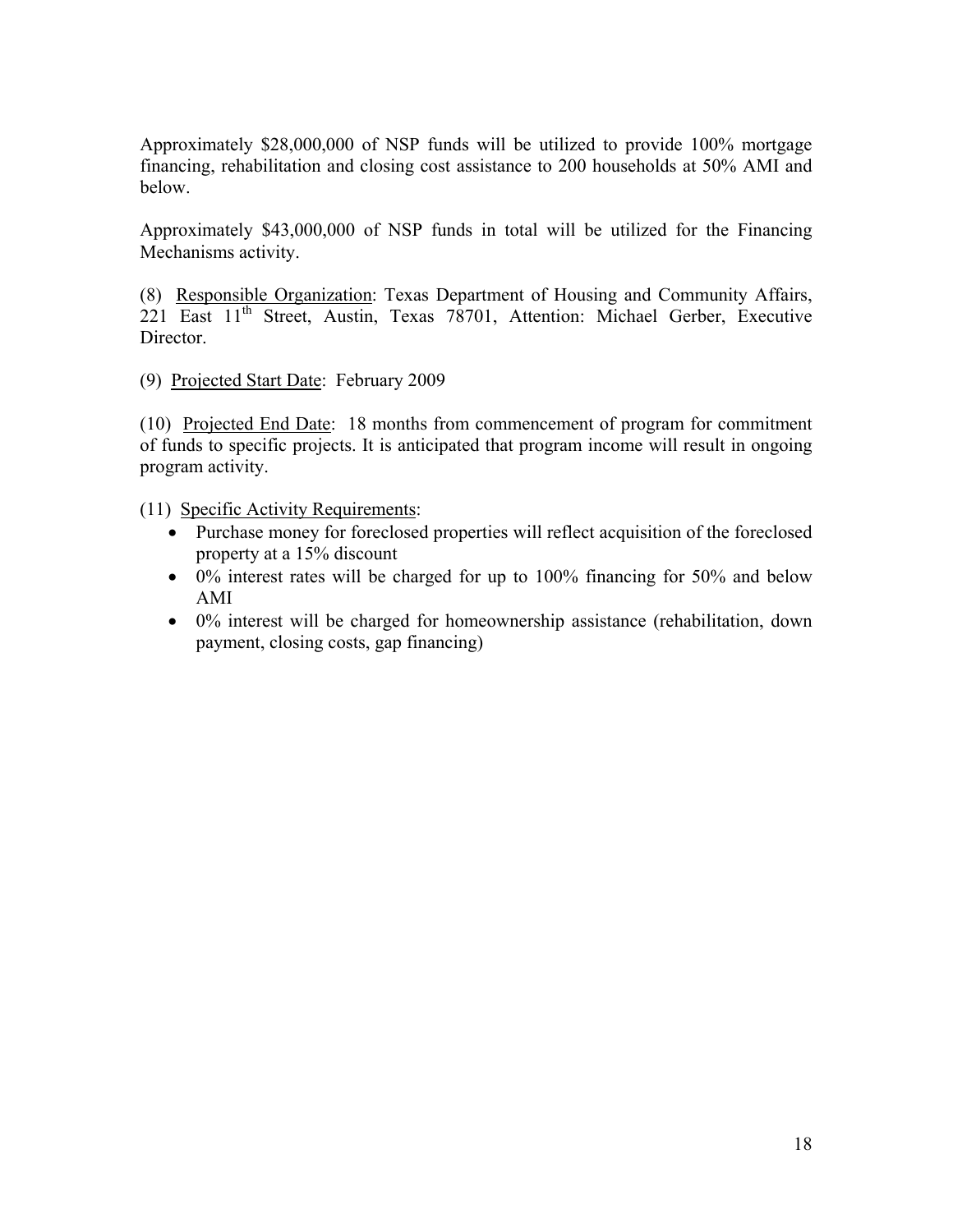(1) Activity Name: Acquisition of Real Property

(2) Activity Type: NSP Eligible Use (B) Purchase and rehabilitate homes and residential properties that have been abandon or foreclosed upon, in order to sell, rent or redevelop such homes and properties.

CDBG Eligible Activities: 24 CFR 570.201(a) Acquisition, (b) Disposition

(3) National Objective: Benefit to low, moderate and middle income persons as defined in the NSP Notice  $(\leq 120\%$  of area median income). (LMMH)

(4) Activity Description: To implement this activity, units of local governments and nonprofit organizations will purchase residential properties that have been abandoned or foreclosed upon. Such foreclosed properties must be purchased at a discount to ensure purchasers are paying below-market value for the property. Appraisals will be required for the purposes of determining the statutory purchase discount. Units of local governments or nonprofit organizations will be eligible to purchase abandoned or foreclosed properties to benefit households earning 120% AMI or below. Properties must be rehabilitated and made available to eligible households within 24 months of acquisition.

NSP funds will be provided to units of local governments and nonprofit organizations to purchase properties at the statutory discount. NSP funds will be required to be repaid to the Department within 24 months of acquisition unless maintained as rental property under program requirements. Assistance to rental property restricted to households earning 50% or less of AMI may have an interest rate at 0% fully amortized over 30 years. Properties being sold to households earning 50% or below AMI funds can be provided 100% mortgage financing including closing costs (see Financing Mechanisms activity) through the Department utilizing NSP funding.

This activity may also be used in conjunction with or coincidental to other eligible activities described in this Amendment, and the costs and outcomes for Acquisition of Real Property in those activities have been counted in 6 and 7 below.

(5) Location Description: The greatest need counties in the State of Texas identified on Exhibit 1 as Direct Texas NSP Allocation or Select Pool Eligible.

(6) Performance Measures: It is estimated that 225 properties will be purchased through the Acquisition activity to benefit the following households:

- 75 households  $-50\%$  AMI and below
- 75 households  $51-80\%$  AMI
- 75 households  $-81-120\%$  AMI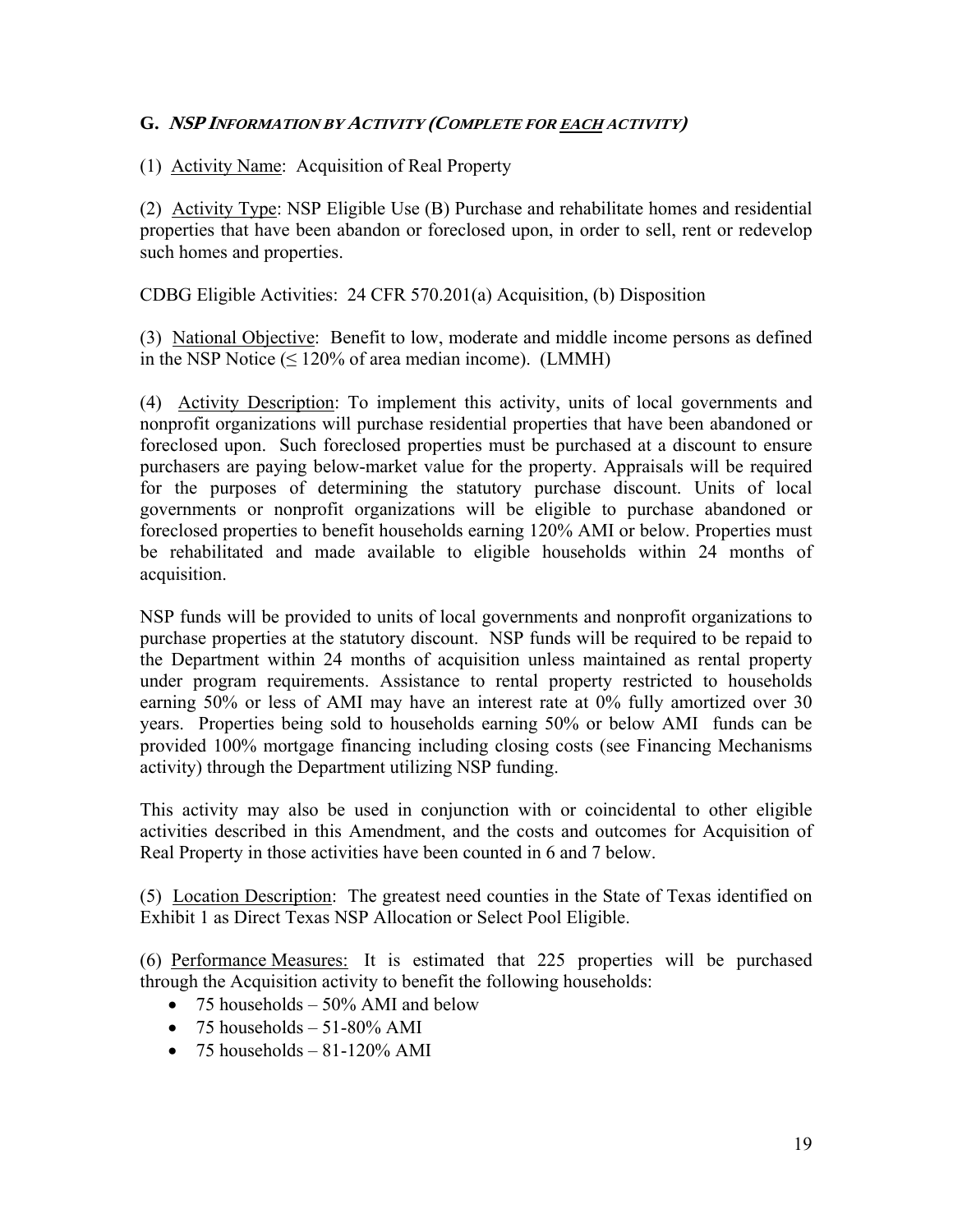(7) Total Budget: Approximately \$24,000,000 of NSP funds will be utilized to acquire foreclosed or abandon properties.

(8) Responsible Organization: Texas Department of Housing and Community Affairs,  $221$  East  $11<sup>th</sup>$  Street, Austin, Texas 78701, Attention: Michael Gerber, Executive Director.

(9) Projected Start Date: February 2009

(10) Projected End Date: 18 months from commencement of program for commitment of funds to specific projects. It is anticipated that program income will result in ongoing program activity.

(11) Specific Activity Requirements:

- Foreclosed properties will be acquired at a 15% discount
- Permanent financing is available for multifamily properties targeting households at or below 50% AMI
- Tenure will principally be homeownership; however, single and multifamily rental properties are anticipated to meet the HUD requirement for 25% of NSP used to fund activities benefitting households at 50% AMI and below
- Compliance with the HOME Program property standards and affordability requirements for both rental and homeownership activities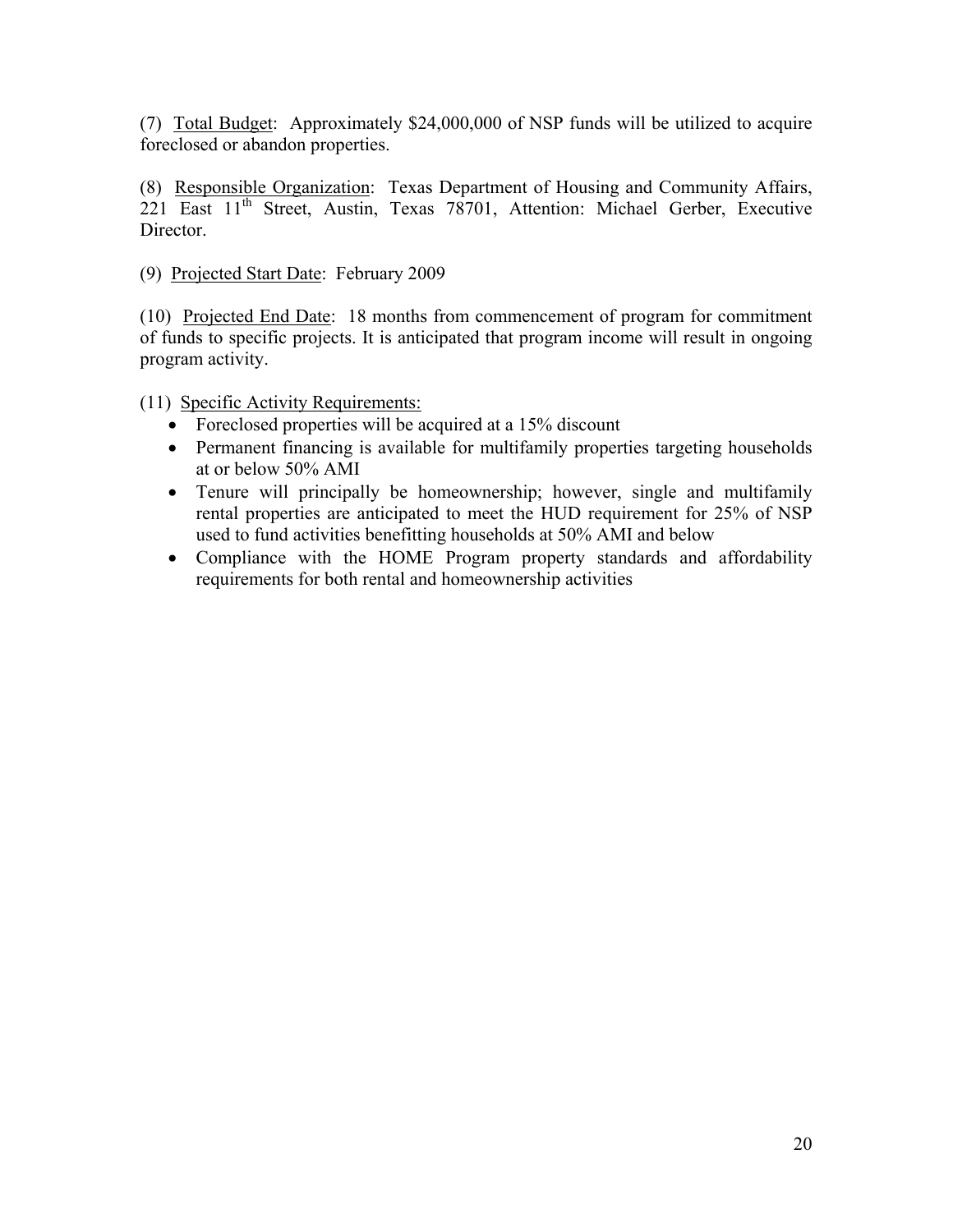# (1) Activity Name: Rehabilitation

(2) Activity Type: Rehabilitate property to provide housing opportunities for households earning less than 120% of Area Median Income.

NSP Eligible Use (B) Rehabilitate homes and residential properties that have been abandoned or foreclosed upon, in order to sell, rent or redevelop such homes and properties.

CDBG Eligible Activities: 24 CFR 570.202 Rehabilitation, Reconstruction and New **Construction** 

(3) National Objective: Benefit to low, moderate and middle income persons as defined in the NSP Notice  $(\leq 120\%$  of area median income). (LMMH)

(4) Activity Description: This activity will rehabilitate properties to Texas Minimum Construction Standards, as defined in the Texas NSP Program Guidelines.

The purpose of the financial assistance is to provide decent, safe, and sanitary housing for low to middle income residents by the rehabilitation and/or improvement of existing structures to a condition that brings the structure into in compliance with Texas Minimum Construction Standards to ensure all repairs and improvements will contribute to the long term structurally sound housing stock in the area.

Demolition of a structure will only be allowed if the appraised value of the structure is less than 50% of the total appraised value of the property (lot and structure) which has major structural conditions that were either inadequate original construction, or has failing foundation, floor, wall, ceiling, roof, and exterior systems.

This activity may also be used in conjunction with or coincidental to other eligible activities described in this Amendment, and the costs and outcomes for Rehabilitation in those activities have been counted in 6 and 7 below.

(5) Location Description: The greatest need counties in the State of Texas identified on Exhibit 1, as Direct Texas NSP Allocation or Select Pool Eligible.

(6) Performance Measures: It is estimated that 275 properties will be rehabilitated to benefit the following households:

- 75 households  $-50\%$  AMI and below
- $\bullet$  100 households 51-80% AMI
- $\bullet$  100 households 81-120% AMI

(7) Total Budget: Approximately \$11,770,163 of NSP funds will be utilized to rehabilitate properties.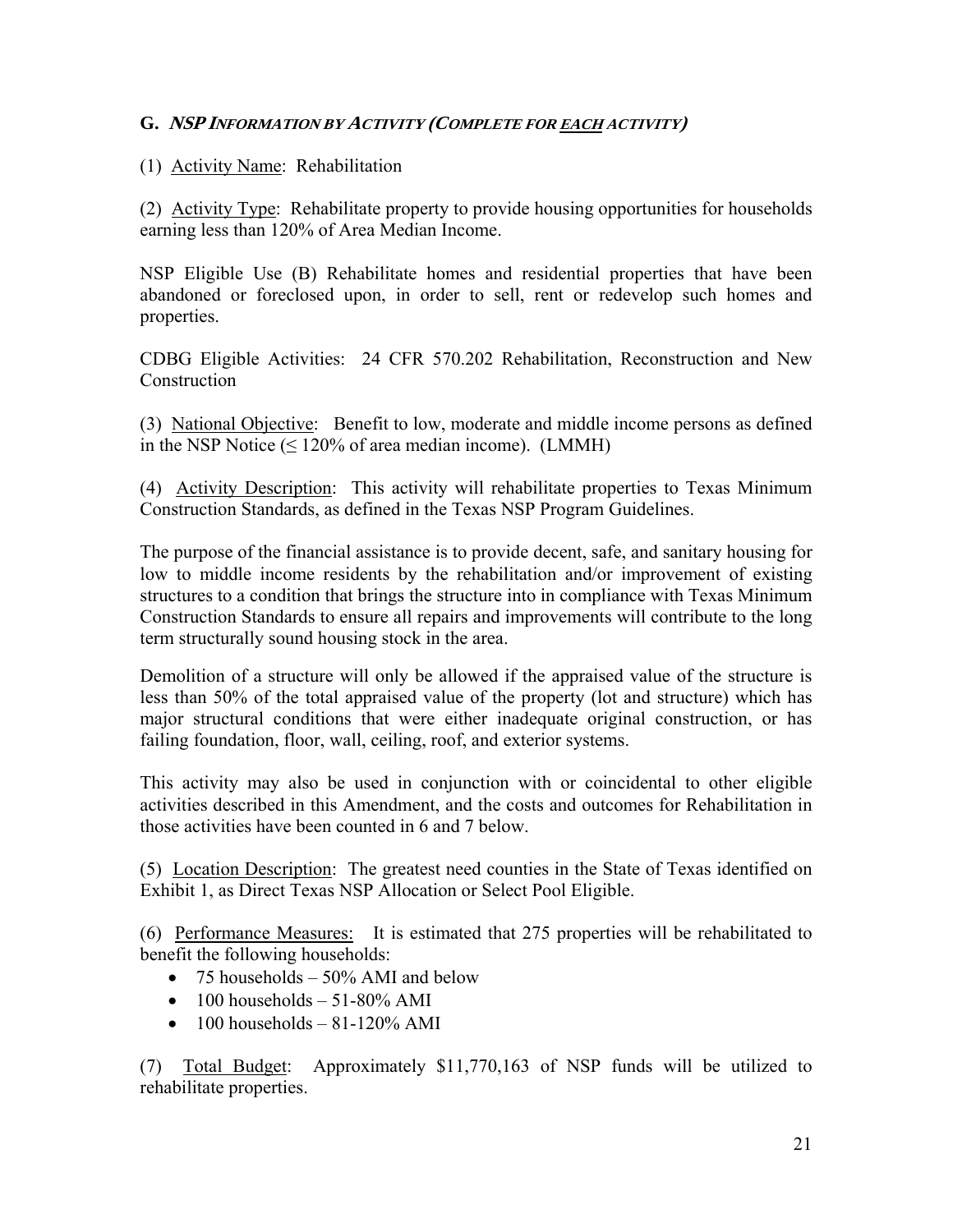(8) Responsible Organization: Texas Department of Housing and Community Affairs, 221 East 11<sup>th</sup> Street, Austin, Texas 78701, Attention: Michael Gerber, Executive Director.

(9) Projected Start Date: February 2009

(10) Projected End Date: 18 months from commencement of program for commitment of funds to specific projects. It is anticipated that program income will result in ongoing program activity.

(11) Specific Activity Requirements:

- Permanent financing is available for multifamily properties targeting households at or below 50% AMI
- Tenure will principally be homeownership; however, single and multifamily rental properties are anticipated to meet the HUD requirement for 25% of NSP used to fund activities benefitting households at 50% AMI and below
- Compliance with the HOME Program property standards and affordability requirements for both rental and homeownership activities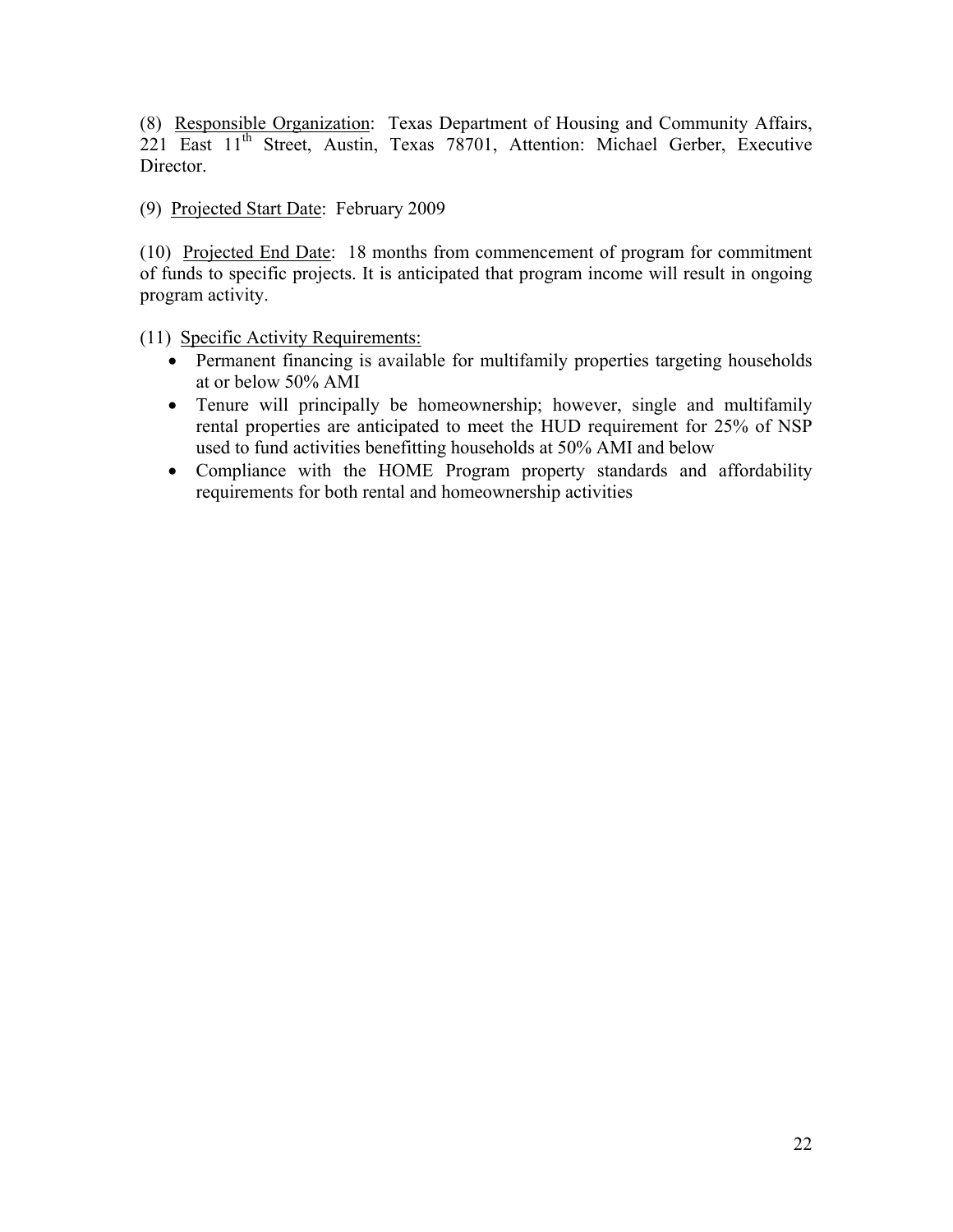(1) Activity Name: Land Bank/Trust

(2) Activity Type: NSP eligible uses defined under  $\S$ §2302(c)(3)(B thru E)

(3) National Objective: Benefits areas with low, moderate and middle-income persons as defined in the NSP Notice  $(\leq 120\%$  of area median income). (LMMA)

(4) Activity Description: Assemble, temporarily manage, and dispose of vacant land for the purpose of stabilizing neighborhoods and encouraging reuse of the property.

The Texas State Affordable Housing Corporation (TSAHC) will offer partnerships to local entities with limited capacity to administer land banking activities. In addition, TSAHC may own and operate a land bank for areas of greatest need without available local partners. TSAHC will operate the land bank under its Affordable Communities of Texas ("ACT") program, a statewide land trust that provides long-term affordability to low and moderate income households through the use of shared-equity agreements, limited-equity agreements, ground leases, and other regulatory restrictions.

This activity may also be used in conjunction with or coincidental to other eligible activities described in this Amendment, and all costs and outcomes for Land Bank/Trust in those activities have been counted in 6 and 7 below.

(5) Location Description: The greatest need counties in the State of Texas identified on Exhibit 1 as Direct Texas NSP Allocation or Select Pool Eligible.

(6) Performance Measures: It is estimated that 200 properties could be acquired using NSP funds. Properties acquired will ultimately benefit the following households:

- 100 households  $-50\%$  AMI and below (a significant portion of this may not be realized within the four year time limit.)
- $\bullet$  125 households 51-80% AMI
- 75 households  $81-120\%$  AMI

(7) Total Budget: NSP funds \$10,000,000

(8) Responsible Organization: Texas Department of Housing and Community Affairs, 221 East 11<sup>th</sup> Street, Austin, Texas 78701, Attention: Michael Gerber, Executive Director.

(9) Projected Start Date: March 2009

(10) Projected End Date: Ongoing however all properties will be dispensed by March 2019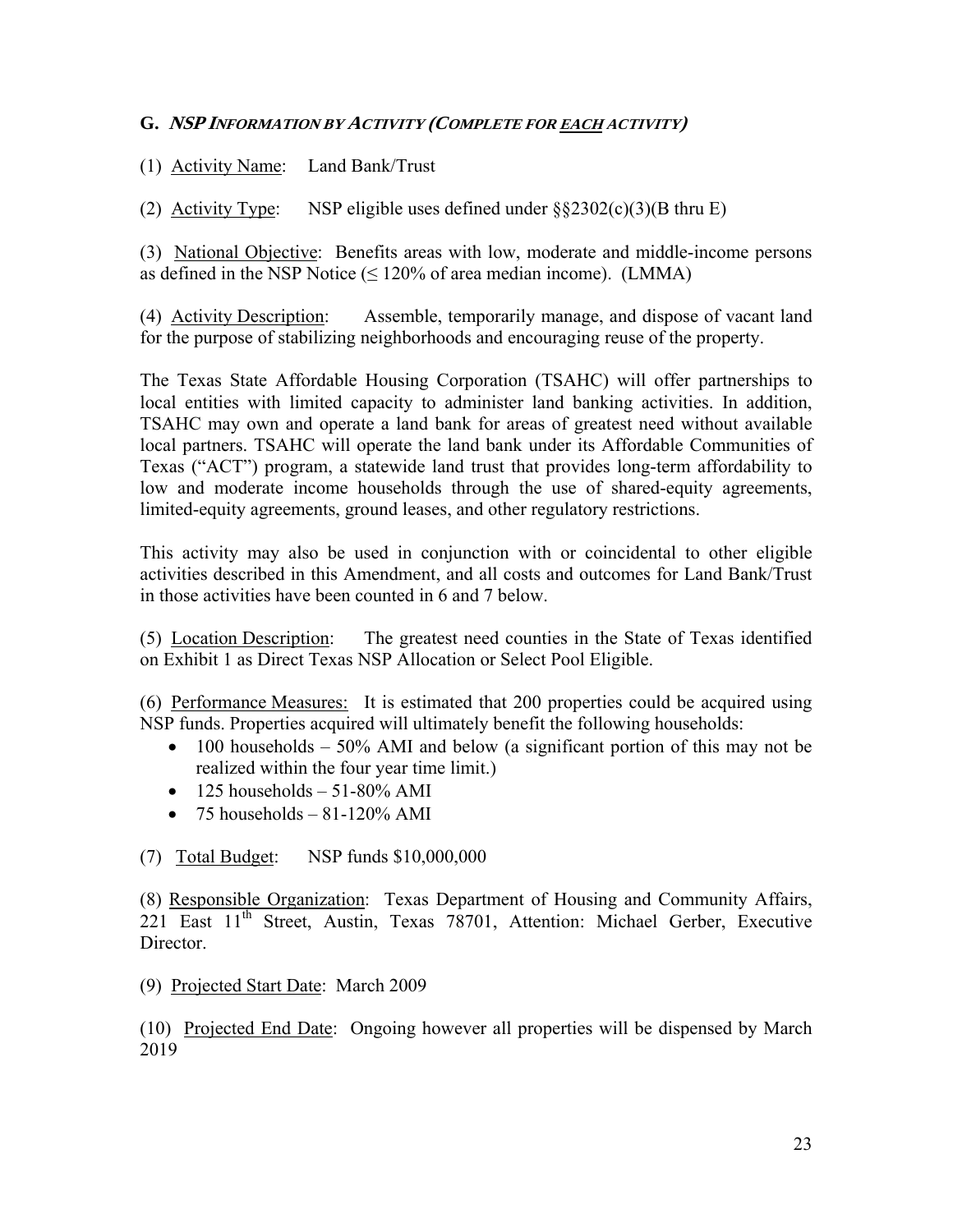(11) Specific Activity Requirements: Pursuant to §2306.555(b) of the Texas Government Code, TSAHC, a 501(c)(3) nonprofit corporation, is authorized to operate the program and carry out activities necessary to hold real property, demolish dilapidated structures, rehabilitate structures and provide financing, grant or other methods of funding to create or preserve affordable housing.

The ACT program draws its design and policies from similar programs initiated by municipalities, states, the National Community Stabilization Trust and the U.S. Department of Housing and Urban Development's Asset Control Area program. It provides training and technical assistance to local government entities and nonprofits that seeks to create local community land trusts and land banks, and provides for partnerships between the Corporation and local entities, not authorized under state statute to land banks and land trusts.

The ACT program depends heavily on creating partnerships with local entities, including housing finance corporations, public housing agencies and nonprofit entities, in order to manage housing assets and identify qualified low-income households to purchase or lease housing assets. The program also partners with national and statewide banks, financial institutions and government entities to acquire foreclosed housing assets at significant discounts below the appraised market value. All properties acquired using NSP funds shall be purchased at or below the minimum pricing requirements noted in HERA. In utilization of NSP funds for land banking activities it is understood that other eligible activities under HERA may be encompassed.

TSAHC anticipates that at least two-thirds of all acquisitions will be held under the ACT program for a period of at least 5 years prior to resale or rental to low-income households. To ensure that the program will meet the affordability requirements of HERA, TSAHC shall place deed restrictions and/or regulatory agreements on at least 25% of properties acquired to benefit households at or below 50% of area median income. All properties acquired under the program shall meet the minimum affordability terms required under HERA. Additionally, restrictions will also require all future rehabilitation and construction meets the Texas Minimum Construction Standards, as defined in the Texas NSP Program Guidelines.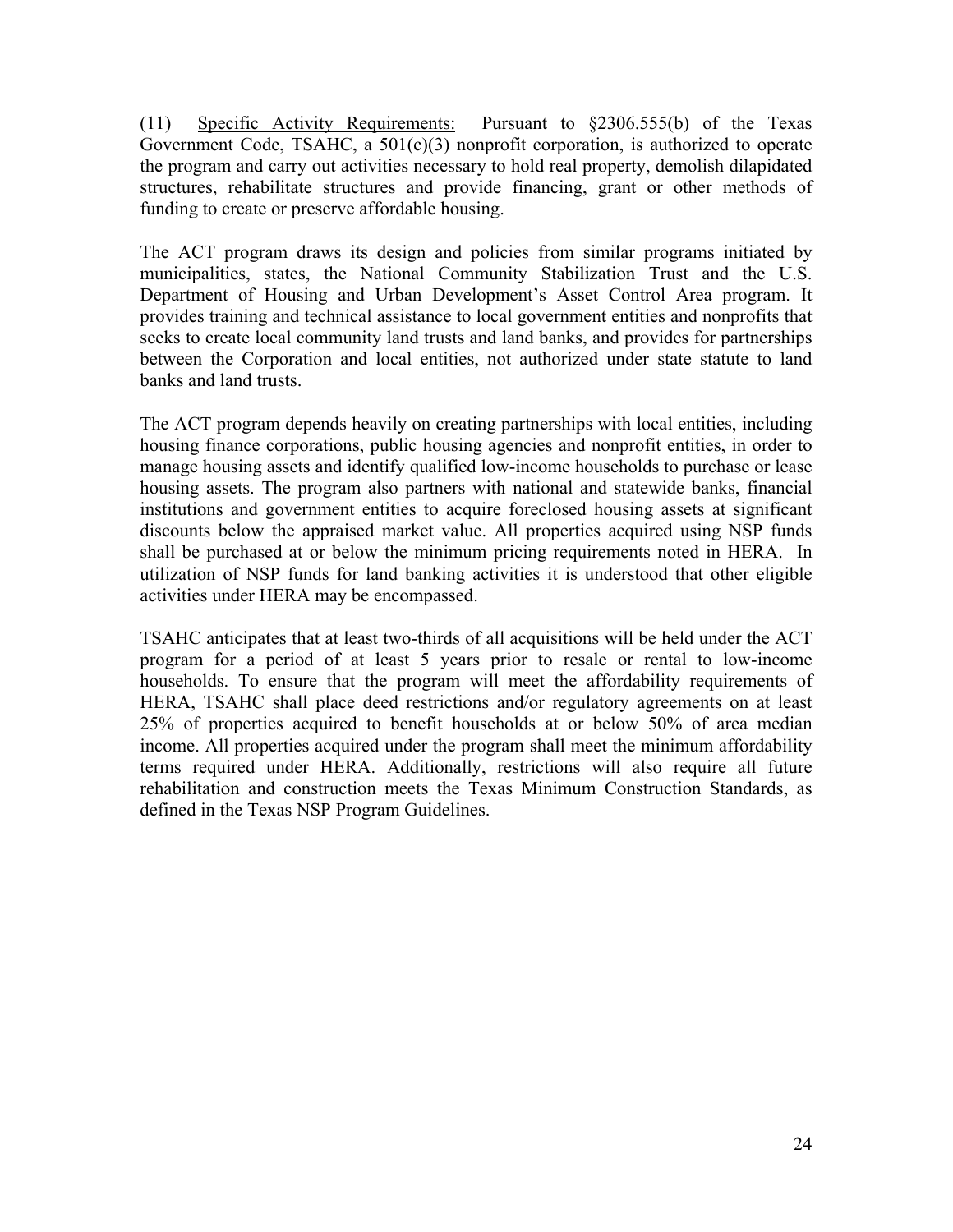# (1) Activity Name: Redevelopment

(2) Activity Type: NSP eligible use (E) Redevelop Demolished or Vacant Properties

CDBG Eligible activities: 24 CFR 570.201(a) Acquisition, (b) Disposition, (c) Public Facilities, (e) Public Services, (i) Relocation, (n) Homeownership Assistance (restricted)

(3) National Objective: Benefit to low, moderate and middle income persons as defined in the NSP Notice  $(\leq 120\%$  of area median income). (LMMH)

(4) Activity Description: Redevelopment of demolished or vacant, but previously improved properties will address areas of greatest need throughout the state wherever there are large amounts of demolished or vacant, but previously improved properties that are contributing to declining land values.

This activity will be utilized to supplement the 25% requirement for 50% AMI. Redeveloped properties are anticipated to focus on redevelopment to permanent use structures for special needs populations.

This activity may also be used in conjunction with or coincidental to other eligible activities described in this Amendment, and the costs and outcomes for Redevelopment in those activities have been counted in 6 and 7 below.

(5) Location Description: The greatest need counties in the State of Texas identified on Exhibit 1 as Direct Texas NSP Allocation or Select Pool Eligible.

(6) Performance Measures: 15 properties will be redeveloped to benefit the following households:

- 15 households  $-50\%$  AMI and below
- (7) Total Budget: NSP funds \$2,000,000

(8) Responsible Organization: Texas Department of Housing and Community Affairs, 221 East 11<sup>th</sup> Street, Austin, Texas 78701, Attention: Michael Gerber, Executive **Director** 

(9) Projected Start Date: February 2009

(10) Projected End Date: 18 months from commencement of program for commitment of funds to specific projects. It is anticipated that program income will result in ongoing program activity.

(11) Specific Activity Requirements: 3-year redevelopment loans for up to 100% financing at 0% interest serving households earning 50% or below AMI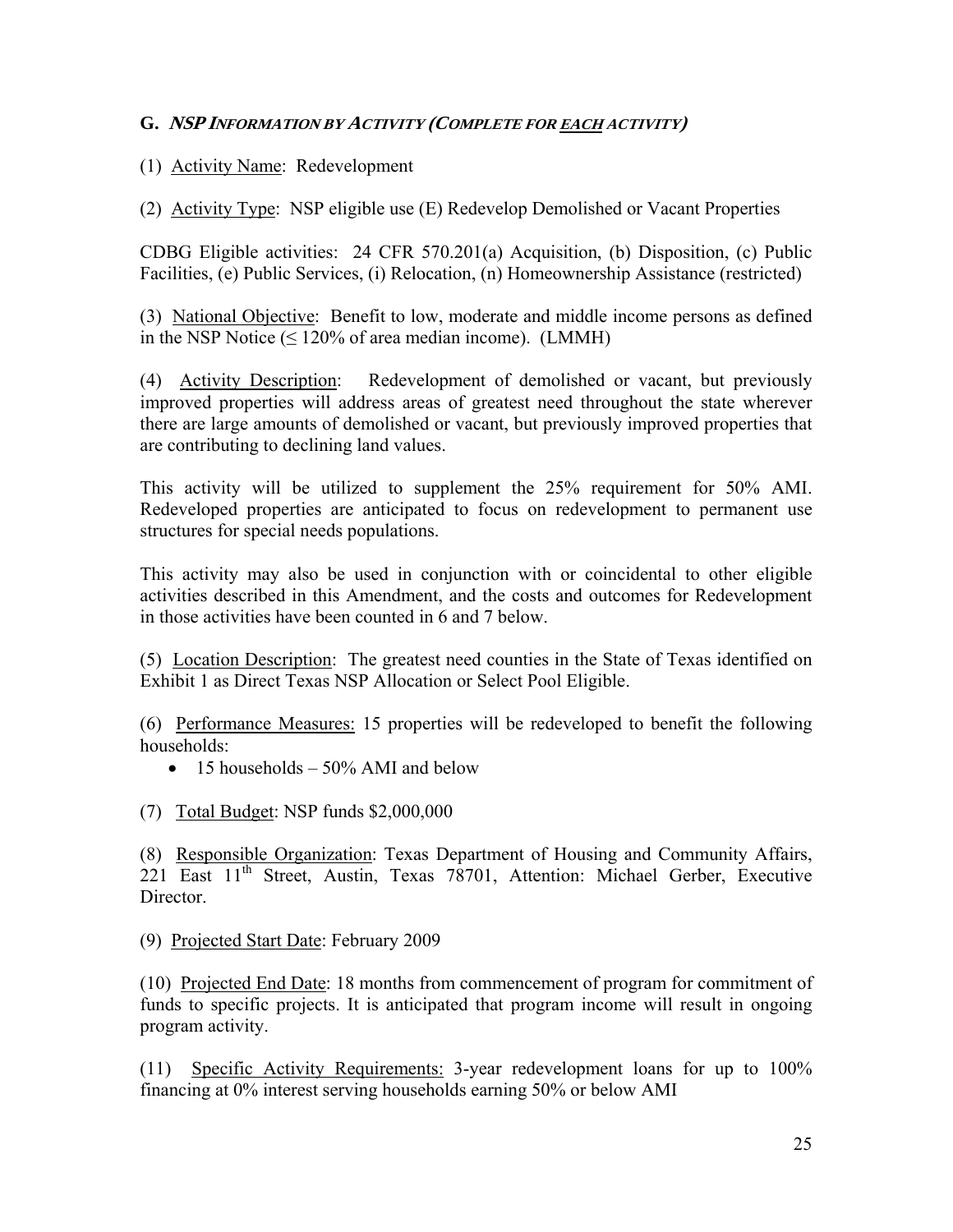| <b>Exhibit 1. Texas Neighborhood Stabilization Program County Need Score</b> |  |  |
|------------------------------------------------------------------------------|--|--|
|------------------------------------------------------------------------------|--|--|

| <b>County Name</b> | <b>Direct Texas NSP</b><br><b>Allocation</b> | <b>Select Pool</b><br><b>Eligible</b> | <b>Need Score</b> |
|--------------------|----------------------------------------------|---------------------------------------|-------------------|
| <b>Tarrant</b>     | \$7,320,349                                  |                                       | 13320             |
| Dallas             | 4,684,332                                    |                                       | 10684             |
| Cameron            | 3,465,632                                    |                                       | 9466              |
| Bexar              | 3,150,408                                    |                                       | 9150              |
| Hidalgo            | 3,005,258                                    |                                       | 9005              |
| Harris             | 2,875,584                                    |                                       | 8876              |
| <b>Nueces</b>      | 2,522,253                                    |                                       | 8522              |
| Collin             | 2,278,454                                    |                                       | 8278              |
| Webb               | 2,025,812                                    |                                       | 8026              |
| <b>Travis</b>      | 2,017,952                                    |                                       | 8018              |
| Montgomery         | 1,697,675                                    |                                       | 7698              |
| El Paso            | 1,648,634                                    |                                       | 7649              |
| <b>Brazoria</b>    | 1,586,234                                    |                                       | 7586              |
| Potter             | 1,579,681                                    |                                       | 7580              |
| Jefferson          | 1,498,945                                    |                                       | 7499              |
| Denton             | 1,166,500                                    |                                       | 7166              |
| Taylor             | 1,099,259                                    |                                       | 7099              |
| Williamson         | 1,066,554                                    |                                       | 7067              |
| Bell               | 1,064,488                                    |                                       | 7064              |
| Lubbock            | 1,057,705                                    |                                       | 7058              |
| Galveston          | 1,003,104                                    |                                       | 7003              |
| Wichita            | 803,464                                      |                                       | 6803              |
| <b>Fort Bend</b>   | 726,857                                      |                                       | 6727              |
| Ector              | 699,232                                      |                                       | 6699              |
| McLennan           | 647,971                                      |                                       | 6648              |
| Gregg              |                                              | Gregg                                 | 6143              |
| <b>Tom Green</b>   |                                              | <b>Tom Green</b>                      | 6055              |
| Grayson            |                                              | Grayson                               | 5809              |
| <b>Brazos</b>      |                                              | <b>Brazos</b>                         | 5761              |
| Victoria           |                                              | Victoria                              | 5741              |
| Orange             |                                              | Orange                                | 5634              |
| <b>Bowie</b>       |                                              | <b>Bowie</b>                          | 5593              |
| Harrison           |                                              | Harrison                              | 5583              |
| Midland            |                                              | Midland                               | 5507              |
| Smith              |                                              | Smith                                 | 5502              |
| Comal              |                                              | Comal                                 | 5498              |
| Hays               |                                              | Hays                                  | 5326              |
| <b>Ellis</b>       |                                              | <b>Ellis</b>                          | 4325              |
| Johnson            |                                              | Johnson                               | 4284              |
| Kaufman            |                                              | Kaufman                               | 3964              |
| Parker             |                                              | Parker                                | 2295              |
| <b>Bastrop</b>     |                                              | Bastrop                               | 1898              |
| Hood               |                                              | Hood                                  | 1658              |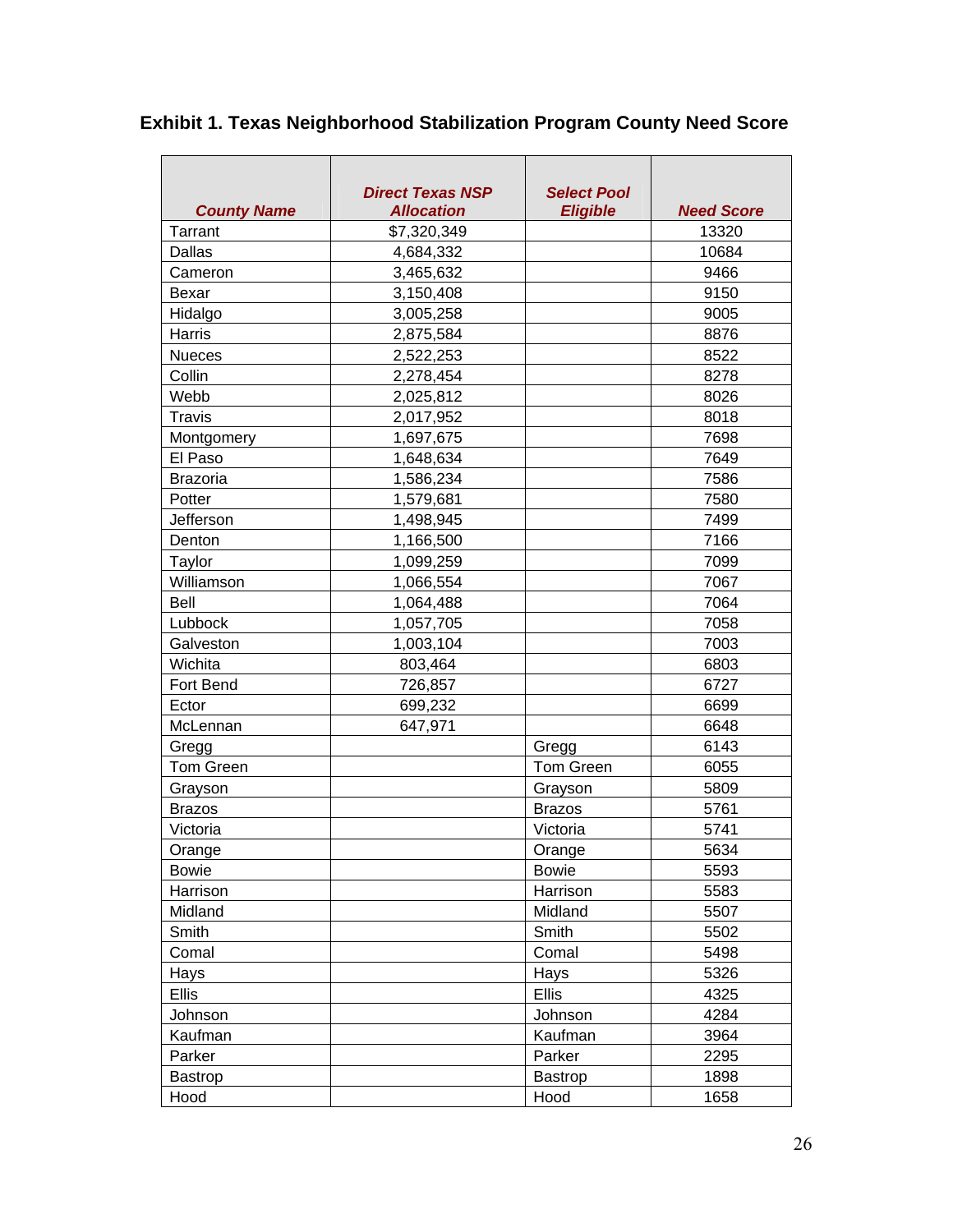| <b>County Name</b> | <b>Direct Texas NSP</b><br><b>Allocation</b> | <b>Select Pool</b><br><b>Eligible</b> | <b>Need Score</b> |
|--------------------|----------------------------------------------|---------------------------------------|-------------------|
| Liberty            |                                              | Liberty                               | 1508              |
| Hunt               |                                              | Hunt                                  | 1473              |
| Henderson          |                                              | Henderson                             | 1432              |
| Rockwall           |                                              | Rockwall                              | 1266              |
| Wise               |                                              | Wise                                  | 996               |
| Hill               |                                              | Hill                                  | 766               |
| <b>Burnet</b>      |                                              | <b>Burnet</b>                         | 766               |
| Navarro            |                                              | Navarro                               | 746               |
| Guadalupe          |                                              | Guadalupe                             | 683               |
| Randall            |                                              | Randall                               | 567               |
| Angelina           |                                              | Angelina                              | 495               |
| Wood               |                                              | Wood                                  | 463               |
| Matagorda          |                                              | Matagorda                             | 452               |
| Lamar              |                                              | Lamar                                 | 401               |
| San Patricio       |                                              | San Patricio                          | 391               |
| Atascosa           |                                              | Atascosa                              | 389               |
| Milam              |                                              | Milam                                 | 366               |
| <b>Maverick</b>    |                                              | <b>Maverick</b>                       | 359               |
| <b>Jim Wells</b>   |                                              | Jim Wells                             | 341               |
| Eastland           |                                              | Eastland                              | 316               |
| Van Zandt          |                                              | Van Zandt                             | 300               |
| Kleberg            |                                              | Kleberg                               | 296               |
| Grimes             |                                              | Grimes                                | 292               |
| Hale               |                                              | Hale                                  | 269               |
| Palo Pinto         |                                              | Palo Pinto                            | 243               |
| Nacogdoches        |                                              | Nacogdoches                           | 242               |
| Hopkins            |                                              | Hopkins                               | 242               |
| Kendall            |                                              | Kendall                               | 234               |
| Coryell            |                                              | Coryell                               | 230               |
| Cooke              |                                              | Cooke                                 | 224               |
| Kerr               |                                              | Kerr                                  | 210               |
| Medina             |                                              | Medina                                | 196               |
| Aransas            |                                              | Aransas                               | 184               |
| Caldwell           |                                              | Caldwell                              | 183               |
| Wilson             |                                              | Wilson                                | 176               |
| Gonzales           |                                              | Gonzales                              | 169               |
| Waller             |                                              | Waller                                | 167               |
| Anderson           |                                              | Anderson                              | 165               |
| Val Verde          |                                              | Val Verde                             | 165               |
| Montague           |                                              | Montague                              | 165               |
| Llano              |                                              | Llano                                 | 165               |
| Washington         |                                              | Washington                            | 159               |
| Fannin             |                                              | Fannin                                | 159               |
| Walker             |                                              | Walker                                | 152               |
| Upshur             |                                              | Upshur                                | 152               |